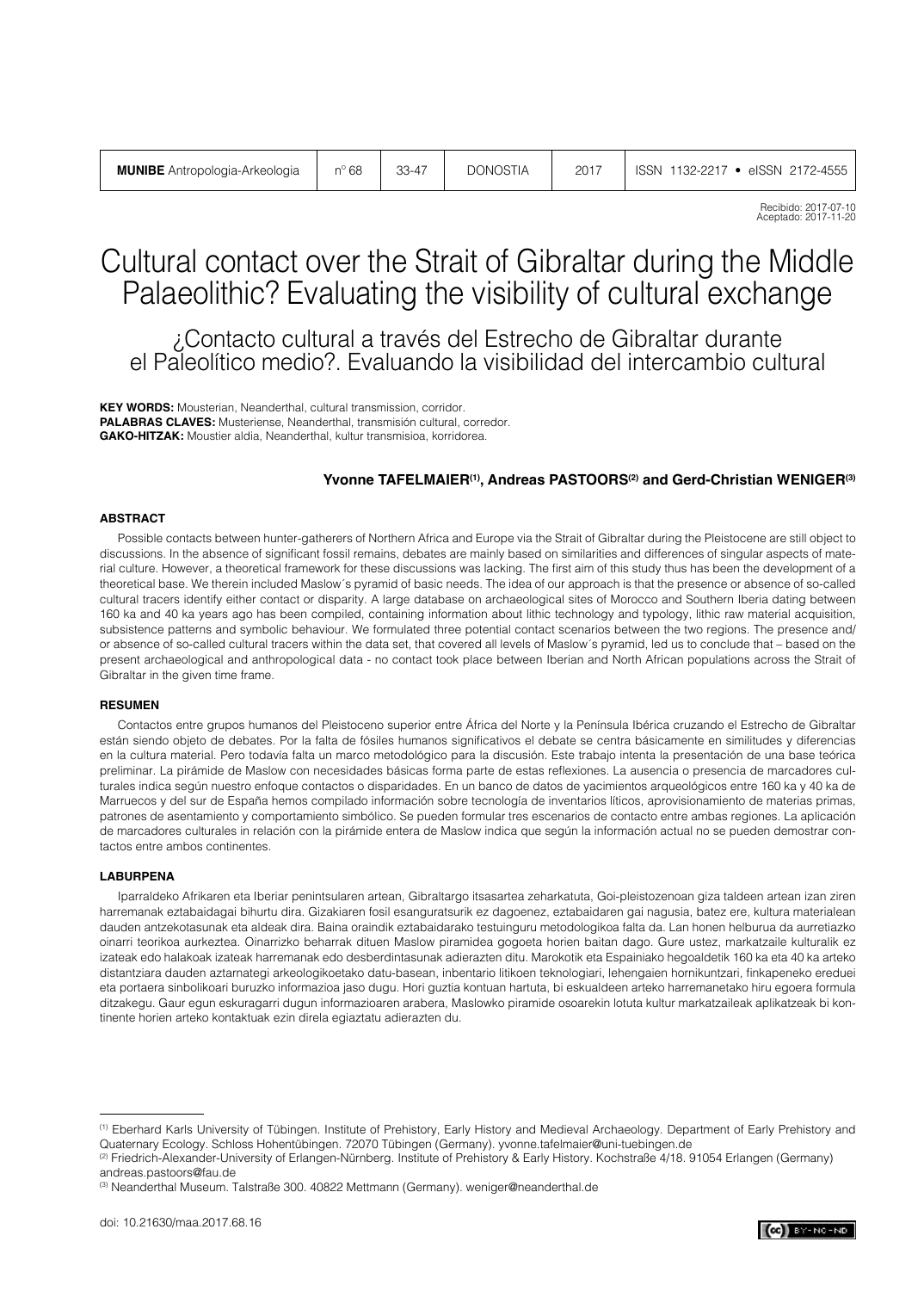## **1. INTRODUCTION**

At the Strait of Gibraltar, the African and the European landmasses are separated today by only 15 km (Fig. 1). The strait connects the Gulf of Cádiz (Atlantic Ocean) in the West and the Alboran Sea (Mediterranean Sea) in the East. Sea level changed remarkably during the last 160 ka (e.g. Rodríguez Vidal et al., 2004), with dropping sea levels revealing small islands in the strait (Collina-Girard, 2001). Despite this small distance, crossing the sea has been and still is a challenging endeavour. Among other factors, an eastward stream near the sea surface and a westward one running below complicate navigating.

For different time periods models of cultural contact between the southern part of the Iberian Peninsula and northern Africa via the Strait of Gibraltar have been discussed (Straus, 2001; Garcea, 2004; Santonja Gómez & Villa, 2006; Alcaraz Castaño, 2007; Sharon, 2011; Linstädter et al., 2012; Otte, 2013; Ramos-Muñoz, 2013; Santonja Gómez, et al. 2016). According to Ramos-Muñoz the explanations behind the proposed models are based on diffusion ideas, a movement from one area of high concentration to an area of low concentration. He proposed *"technological similarities are the result of the relationships and contacts within the framework of the typical mobility of hunter-gatherer societies."* (Ramos-Muñoz, 2013: 35). Although the cited ideas frame the different approaches, no consistent theoretical setting for the intensive examination of possible cultural contacts between the two continents has been developed. Therefore, the present study focuses first on the design of a theoretical base for evaluating interregional interaction scenarios and second on the analysis of possible cultural contact between 40 ka and 160 ka. At that time, Neanderthals inhabited Europe while early anatomically modern humans (early AMH) are represented in Africa.

It is generally accepted that big similarities between Middle Palaeolithic inventories in the South of the Iberian Peninsula and North Africa exist (Nami & Moser, 2010; Cortés Sánchez et al., 2012; Linstädter et al., 2012; Collina-Girard & Bouzouggar, 2013; Ramos-Muñoz, 2013). These similarities concentrate on techno-typological aspects such as side-scrapers, Mousterian points and lithic reduction strategies (Ramos-Muñoz et al., 2014: 16). Ramos-Muñoz et al. (2014) interpret this observation as results from direct cultural contacts between human groups from both sides of the Strait of Gibraltar. Furthermore, analogue subsistence systems, especially the use of marine resources, are highlighted by different authors without necessarily indicating cultural context (Stringer et al., 2008; Zilhão et al., 2010; Colonese et al., 2011; Cortés Sánchez et al., 2011; Ramos-Muñoz et al., 2011).

The emergence of early AMH in Morocco around 160 ka led to a more general debate about the emergence of modern human behaviour. Originally the concept was key within the model of the human revolution (Mellars et al., 2007). This was said to have taken place around 40 ka in Europe with anatomically and behaviourally modern humans entering the European continent. However, nowadays it is clear that different facets of what has been considered to be part of modern human behaviour predates the postulated revolution around 40 ka ago. Thus, the use of marine resources as well as the production of laminar blanks and the appearance of symbolic behaviour can be traced in the archaeological record long before (McBrearty & Brooks, 2000). The use of marine resources both occurs in Neanderthal populations in Europe (Cortés Sánchez et al., 2011) and early AMH in Africa (Jerardino & Marean, 2010) latest around 150 ka. The manufacture of blades and bladelets likewise occurs in Middle Paleolithic and Middle stone age assemblages before 40 ka ago (Soriano et al., 2007; Pastoors, 2009; Pastoors & Tafelmaier, 2010).

Apart from arguments based on material culture, recent palaeogenetic studies explore contact scenarios over the Strait of Gibraltar. According to a study analysing phylogenetic relationships of *Crocidura russula* (sensu lato) populations between the Maghreb and Western Europe a transfer of this species from Morocco to Europe via the Strait of Gibraltar has been proposed to have taken place around 60 ka (Cosson et al., 2005). The authors hypothesized that a transport by humans was most likely. However, due to the lack of evidence the working group considered *"an overestimation of population divergence time"* from their molecular data (Cosson et al., 2005: 1158).

Another genetic study has been published by Sánchez-Quinto et al. (2012) wherein a potential admixture between North-African modern humans and Neanderthals has been investigated. By testing 780,000 SNPs (single nucleotide polymorphisms) of 125 individuals from different regions of Northern Africa, Sánchez-Quinto et al. (2012) discovered that these populations possess a significant number of derived alleles shared with Neanderthals in contrast to sub-Saharan Africans. Thus, they postulated that the ancestral population of North African modern humans derived from the population that first interbred with Neanderthals in the Middle East (Sanchez Quinto et al., 2012: 5). Although a possible contact via the Strait of Gibraltar is not mentioned the results do not per se exclude this scenario. However, already in 2012 Eriksson & Manica pointed out methodological shortcomings. The use of modern human genetic data in contrast to ancient DNA could generate misleading results falsely indicating hybridization (Eriksson & Manica, 2012: 13958). In their argumentation the ancient population substructure of Africa may explain spatial patterns of genetic overlap.

# **2. METHOD**

Considerations about possible cultural contacts between the southern part of the Iberian Peninsula and northern Africa via the Strait of Gibraltar lead to the general question of human displacement. According to Gehlen, human beings differ fundamentally from other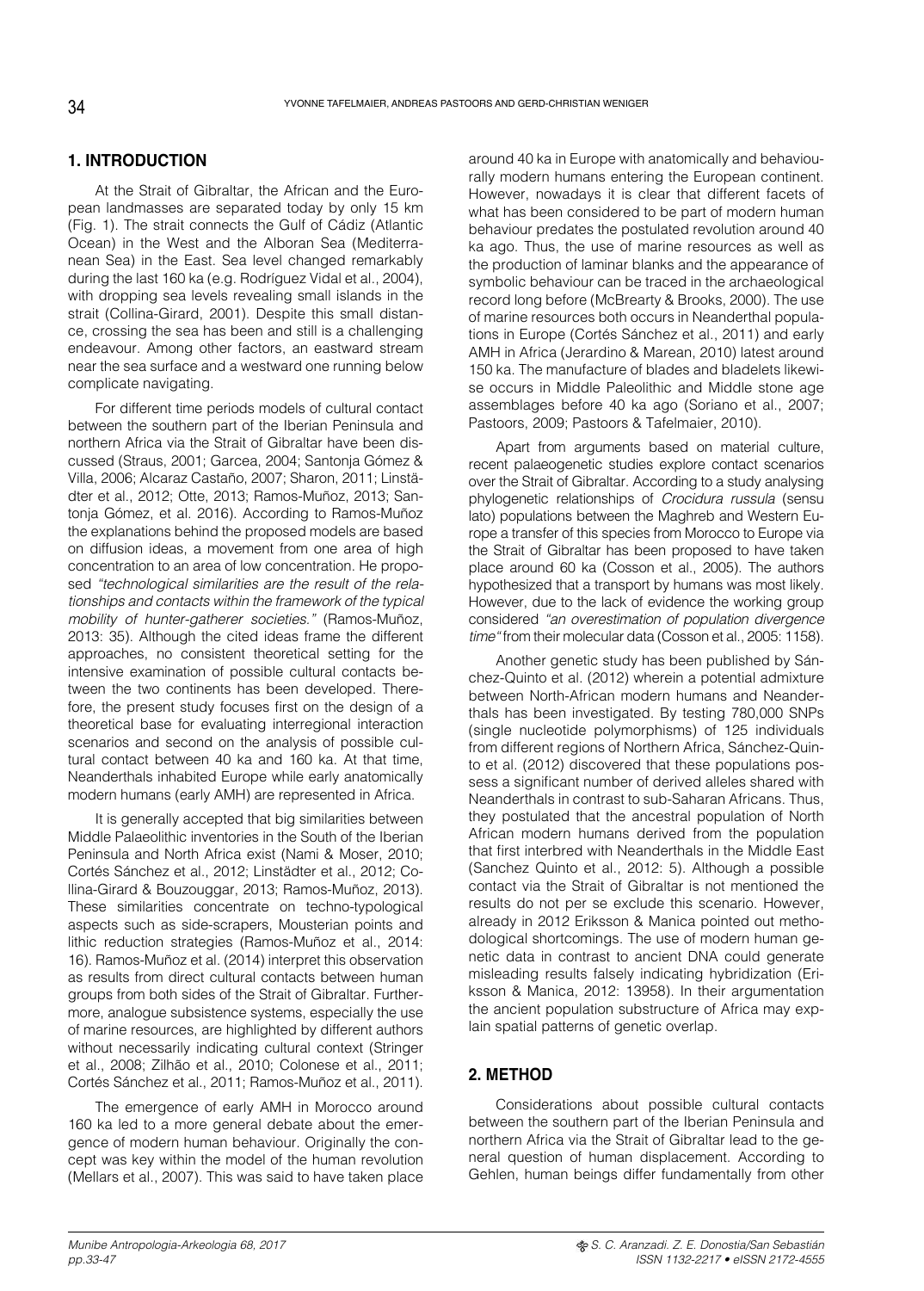species with regard to the deficient configuration of the human organic nature, which creates a pressure to overcome, in the words of Gehlen (1986), to act. For him established strategies for the mitigation of the deficits are technological interventions, creation of communities and institutions wherein cultural knowledge is bundled. Based on these anthropological specifications, it seems unlikely that humans move from one place to another leaving behind all experienced survival strategies. Metaphorically speaking, when moving, humans take along their cultural baggage filled with material as well as immaterial sustenance (language, identity, religion, assumptions about social relations, reproductive capabilities, and the disposition to produce and use particular artefacts of material culture) (Fendl, 1993; Miller, 2011). Furthermore, human brain should be able to gather and manage the information necessary to reach the desired destination and a possible return.

The cited aspects of material and immaterial sustenance integrate well in Maslow's theory of motivation (Fig. 2). Although it has been developed in the 1940ies, it has not lost its relevance (Maslow 1943, 1970, 1981). The theory is set up on hierarchized categories of human needs: physiological, safety, belongingness and esteem needs are basic deficiency needs. Their lack creates a tension within us. On the higher levels Maslow placed being needs - *"the desire to become more and more what one is, to become everything that one is capable of becoming"* (Maslow, 1943: 383) - which may not even appear in every individual (Maslow, 1981: 102, 128f.). Physiological needs are basic: food, water, sleep, oxygen, sex, free mobility, and a manageable temperature. When any of these are in short supply, humans feel the distressing tension of hunger, thirst, fatigue, shortness of breath, sexual frustration, confinement, or the discomfort of cold or heat. Safety needs operate mainly on a psychological level. As a rule, love or belongingness need to come into play after the physiological and security drives have been satisfied. Esteem needs are of two types. There is self-esteem, which is the result of competence or mastery of tasks and likewise the attention and recognition that comes from others (Maslow, 1981).

Picking up the metaphor of the cultural baggage, which humans pack when moving from one place to another, the described content not only responds to Maslow's human *deficiency needs*, but also includes the being needs like identity and religion. The transmission of the mentioned anthropological reflections onto early human history can only be understood as an experiment, because past societies and ways of life have changed considerably. Against this background Lenssen-Erz and Linstädter adapted Maslow's hierarchy of needs to the conventions of prehistoric archaeology and correlated the different levels with terms in use in archaeology (Lenssen-Erz & Linstädter, 2009) (Fig. 2).

They see their correlation as an approximation of the categories without fixed boundaries, which is not in contradiction to Maslow's theory (Maslow, 1981: 79ff.).

The described assumptions build a theoretical frame for the search of possible cultural contacts between the southern part of the Iberian Peninsula and northern Africa via the Strait of Gibraltar during the Middle Palaeolithic based on archaeological as well as anthropological findings. How can we detect traces of cultural contact? While for more recent periods a critical assessment of models for interregional interaction scenarios has taken place (Cusick, 1998; Stein, 2002), culture contact theories for Middle Palaeolithic societies are scarce. This may in parts be due to the more reduced available sources. The Encyclopædia Britannica defines cultural contact as *"contact between peoples with different cultures, usually leading to change in both systems. The effects of culture contact are generally characterized under the rubric of acculturation, a term encompassing the changes in artefacts, customs, and beliefs that result from cross-cultural interaction. Voluntary acculturation, often referred to as incorporation or amalgamation, involves the free borrowing of traits or ideas from another culture. Forced acculturation can also occur, as when one group is conquered by another and must abide by the stronger group's customs."*  (The Editors of Encyclopædia Britannica 2016) This definition implies different scenarios for the design of the research question in the present article (Tab. 1). First, cultural contact is only possible under the precondition that both parts of the Strait of Gibraltar have been contemporaneously populated. This general precondition is fulfilled under consideration that absolute contemporaneity is not measurable in that timeframe. Between 40 ka and 160 ka Neanderthals inhabited Europe while early AMH peopled Africa during MIS 6-3 (Garralda, 2005; Linstädter et al., 2012). The cited definition of cultural contact does not include a differentiation of the intensity of movements. This seems necessary because the archaeological visibility of continuous movements will differ distinctly from the visibility of sporadic ones. Although the archaeological visibility is an important factor, the intensity will probably not affect the content of the cultural baggage, which is filled with remains of cultural behaviour: raw material provision strategy, techno-typological behaviour, hunting strategies and symbolic objects, but it influences probably the amount of material sustenance taken out of the baggage. Other features, which document the movements from one side of the Strait of Gibraltar to the other, are taken into account, although they do not represent cultural contact: human species and refitting. Both features attest the presence of humans but not the effect of cultural behaviour. In other words, Neanderthals might have crossed the Strait, their mortal remains would have remained there, but their simple presence in Northern Africa does not pass on any information about whether cultural interaction took place or not. Similarly, refittings between artefacts found on both sides of the Strait only indicate that a person must have crossed the Strait and left part of the equipment on either side. This does nevertheless not imply that cultural exchange took place.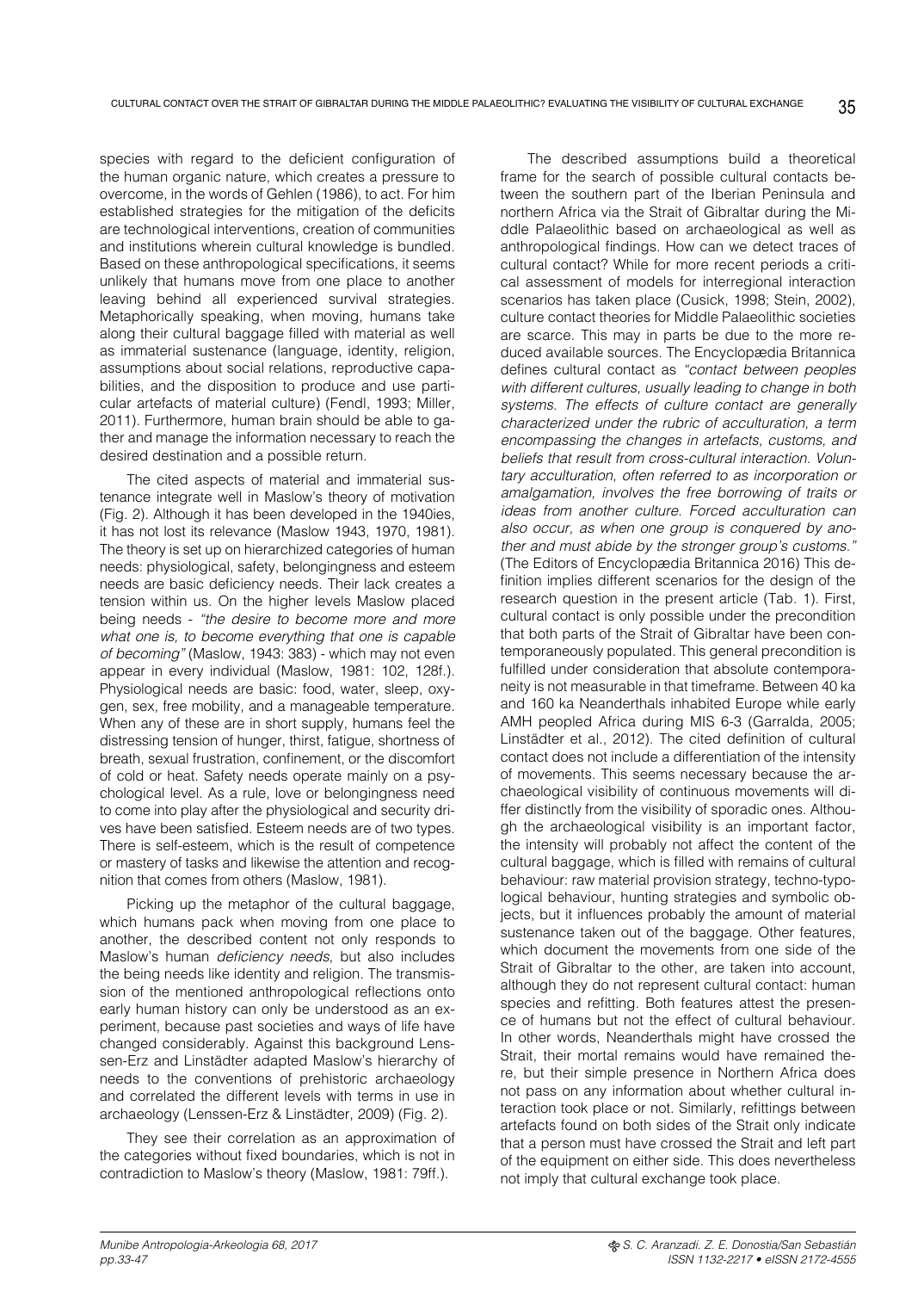The difficulty in this kind of research is the determination of tracers which indicate cultural contact between the two regions. As big parts of the Middle Palaeolithic material culture and subsistence strategies are homogeneous between Morocco and Spain, we focus on specific characteristics as valid arguments. In table 1 three scenarios that have been designed in abductive reasoning (hypothetico-deductive) (Bernbeck, 1997) are outlined.

If only one region would have been populated, interregional contact does not play any role. In that case diffusion, migration or, all movements, which are transitory in nature (nomadism or transhumance), come into question. Based on the actual anthropological findings (early AMH in Morocco and Neanderthals in Spain) these kinds of movements are of only minor importance.

# **3. MATERIAL**

## **3.1. Morocco**

Recent synthesis of age estimates from archaeological sites in Morocco confirm that the Middle Palaeolithic in North Africa chronologically falls into two distinct clusters: a recent one between 30-125 ka, starting with the beginning of MIS 5e, and a second older cluster reaching back to 230 ka. While the recent one is concentrated on the Temara region in Western Morocco, only Abrigo de Benzú and Ifra n'Ammar in Northern Morocco represent the older cluster (Doerschner et al., 2016). In Jebel Irhoud the first early AMH had been dated to around 160 ka (Smith et al., 2007) for quite a long time, however, new fossil remains and absolute dates indicate a presence of early anatomically modern humans as soon as 315 /- 34 ka years ago (Hublin et al., 2017; Richter et al., 2017). The group of Middle Palaeolithic sites in Morocco provides only a limited number of cave and open-air sites with well-defined stratigraphies (Wengler, 1997). Among them the following important sites have been included in the present study: Jebel Irhoud, Grotte des Contrebandiers (El Mnasra 1), El Mnasra, El Harhoura I (Zouhrah cave), El Harhoura II, Dar es-Soltan 1, Dar es-Soltan 2, Chaperon Rouge 1, Mugharet el Aliya, Abrigo de Benzù, Ifri n'Ammar, Taforalt and Bizmoune (Figure 1).

# **3.2. Southern Iberia**

Palaeolithic sites on the Iberian Peninsula are numerous. Most of the archaeological stratigraphies are preserved in caves and rock shelters. Nevertheless, there is likewise a substantial number of open air sites (Zilhão, 2001; Navazo et al., 2005; Navazo et al., 2008; Arrizabalaga, 2009; Jennings et al., 2011). In contrast to the high number of sites, the chronological framework for the Middle Palaeolithic is, at least in parts, fragile. Indeed, the latest/ transitional phase towards the Upper Palaeolithic has been increasingly studied within the last years (Zilhão, 2006; Wood et al., 2013; Wood et al., 2014). The time before though has gained only minor interest. The sites of the Gran Dolina/ Atapuerca, Cuesta de la Bajada and Bolomor both mark an early occurrence of the Middle Palaeolithic dating to MIS 9 respectively (Fernández Peris, 2007; Santonja et al., 2016), with Bolomor indicating human presence until MIS 5. Other sites comprise Middle Palaeolithic stratigraphies reaching from MIS 5 at least until MIS 3 such as Bajondillo (Cortés Sánchez, 2007b) or Carihuela (Vega Toscano, 1988; Carrión García et al., 1998; Fernández et al., 2007) in southern Spain. According to Salazar-García et al. (2013: 5), the Middle Palaeolithic can generally be subdivided into this early, pre-MIS 5 phase, and the classic Middle Palaeolithic sites dating to the time period from MIS 5 until MIS 3.

For quite a long time a long persistence of Neanderthals in Spain has been claimed (Finlayson et al., 2008). Nevertheless, recent studies cast serious doubts on the empiric base for late survival scenarios and rather indicate an age underestimation (Wood et al., 2013).

Due to research history, more well-studied sites are known from the northern and eastern part of the Iberian Peninsula than from central and southern Iberia. However, especially the Middle Palaeolithic occupations preserved in the caves of the Gibraltar Rock have been object to archaeological research quite early (Busk, 1864).

| Scenario                       | <b>Movement</b>                                   | <b>Human species</b>                                                | <b>Cultural tracer</b>                                                                                                                                                                                    | Kind of contact               |  |  |
|--------------------------------|---------------------------------------------------|---------------------------------------------------------------------|-----------------------------------------------------------------------------------------------------------------------------------------------------------------------------------------------------------|-------------------------------|--|--|
| continuous cultural<br>contact | regular successful crossing<br>in both directions | early AMH & Neanderthals<br>in Morocco & southern<br><b>Iberia</b>  | homogeneity in specific<br>characteristics of Middle<br>Palaeolithic assemblages                                                                                                                          | contact with acculturation    |  |  |
| sporadic cultural contact      | sporadic crossing in both<br>directions           | early AMH in Morocco &<br>Neanderthals in southern<br><b>Iberia</b> | disparity in specific charac-<br>teristics of Middle Palaeo-<br>lithic assemblages, except<br>singular distinctive artefacts<br>from the reciprocal cultural<br>tradition (Southern Iberia or<br>Morocco) | contact without acculturation |  |  |
| no cultural contact            | no crossing                                       | early AMH in Morocco &<br>Neanderthals in southern<br>Iberia        | disparity in specific<br>characteristics of Middle<br>Palaeolithic assemblages                                                                                                                            | no contact                    |  |  |

Table 1: Three scenarios of possible cultural contact formulated in abductive reasoning./ Tres escenarios de posible contacto, construidos en forma abductiva.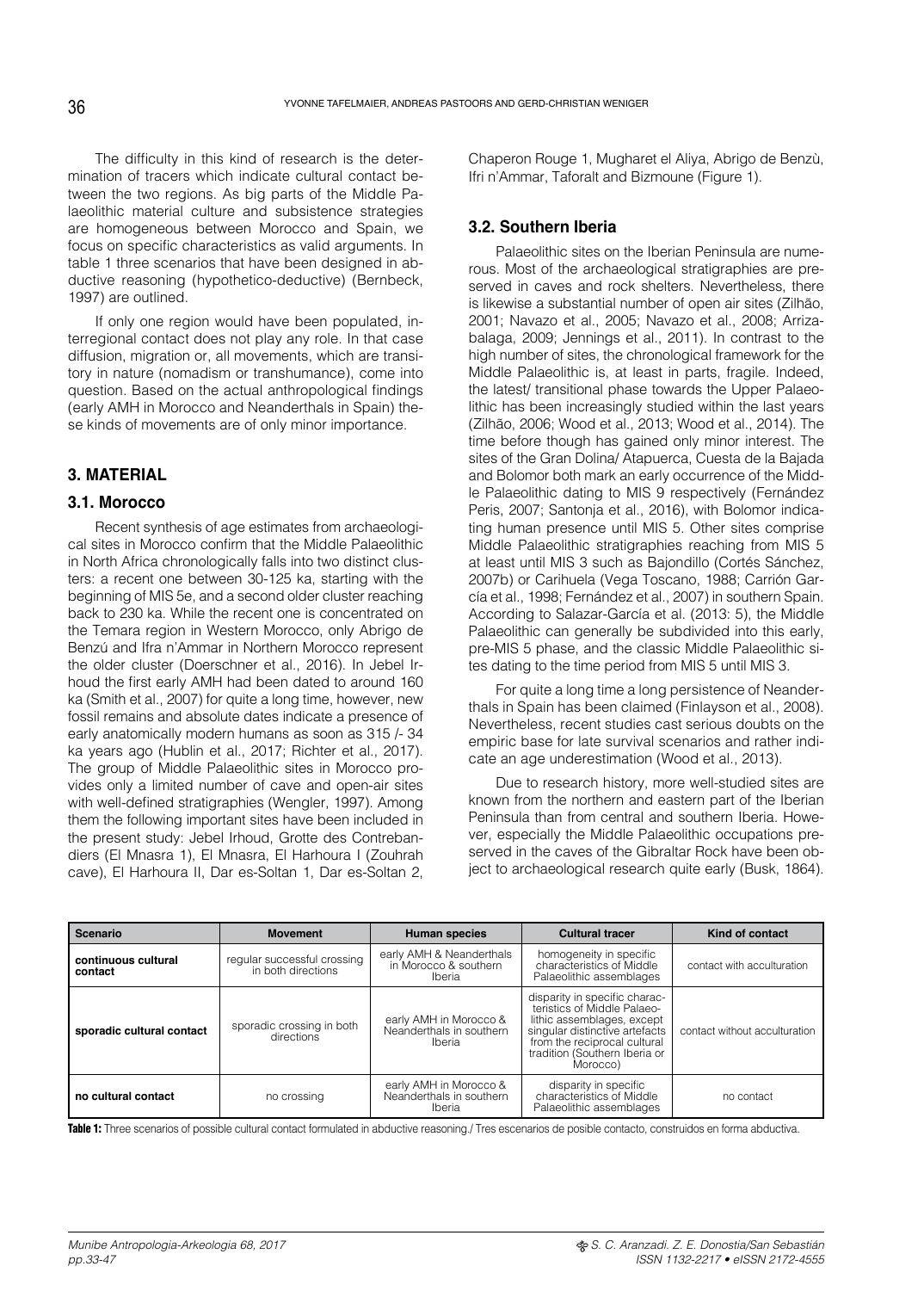

Fig. 1. Localisation of sites mentioned in the text: 1) Bizmoune, 2) Jebel Irhoud, 3) El Harhoura I & II, 4) Dar es-Soltan 1 & 2, 5) Chaperon Rouge 1, 6) El Mnasra & Grotte des Contrebandiers, 7) Ifri n´Ammar, 8) Taforalt, 9) Mugharet el Aliya, 10) Abrigo de Benzù, 11) Gibraltar sites (Vanguard Cave, Ibex Cave, Beefsteak Cave, Gorham's Cave, Devil's Tower and Forbes Quarry), 12) Higueral de Valleja, 13) Sima de las Palomas de Teba, 14) Bajondillo, 15) La Araña sites, 16) Cueva del Ángel, 17) Boquete Zafarraya, 18) Carihuela, 19) Cueva Antón, 20) Cueva de los Aviones, 21) Sima de las Palomas (Cabezo Gordo). / Situación de los yacimientos más relevantes mencionado en el texto: 1) Bizmoune, 2) Jebel Irhoud, 3) El Harhoura I & II, 4) Dar es-Soltan 1 & 2, 5) Chaperon Rouge 1, 6) El Mnasra & Grotte des Contrebandiers, 7) Ifri n´Ammar, 8) Taforalt, 9) Mugharet el Aliya, 10) Abrigo de Benzù, 11) Gibraltar sites (Vanguard Cave, Ibex Cave, Beefsteak Cave, Gorham's Cave, Devil's Tower and Forbes Quarry), 12) Higueral de Valleja, 13) Sima de las Palomas de Teba, 14) Bajondillo, 15) La Araña sites, 16) Cueva del Ángel, 17) Boquete Zafarraya, 18) Carihuela, 19) Cueva Antón, 20) Cueva de los Aviones, 21) Sima de las Palomas (Cabezo Gordo).

Due to their strategic location and likewise rich archaeological record, they are of special interest here. The number of well-studied sites in southern Spain is not that high. Recent excavations at several places such as Las Palomas de Teba and Higueral de Motillas (e.g. Torres Navas et al., 2012; Kehl et al., 2016) will surely shed more light on the Middle Palaeolithic of the region in the future. For this study, apart from the Gibraltar sites (Vanguard Cave, Beefsteak cave, Gorham´s cave, Ibex cave) information derives mainly from the cave of Zafarraya, Bajondillo, Carihuela, Las Palomas de Teba, Higueral de Sierra Valleja and Complejo del Humo (Fig. 1). All of them can be attributed to the MIS 5 to MIS 3 site cluster.

# **4. RESULTS**

## **4.1. Human species**

Morocco - Apart from unstratified findings, human remains originate from six different sites in Morocco: Jebel Irhoud (Hublin et al., 1987, 2017), Grotte des Contrebandiers (Nespoulet et al., 2008), El Mnasra (Stoetzel et al., 2014), El Harhoura I (Monchot & Aouraghe, 2009), El Harhoura II (Stoetzel et al., 2014) and Dar es-Soltan 2 (Nespoulet et al., 2008). Combined with the presence of Middle Palaeolithic material remains, all morphological evidence suggests only early AMH are present in this part of North Africa (Foley & Lahr, 1997; Campmas et al., 2016).

Spain – The fossil record of the Iberian Peninsula for the considered time frame is quite rich (Dodge, 2012). There are more than 30 sites that yielded anthropological remains (Garralda et al., 2014). All these finds are exclusively assigned to Neanderthals. From a chronological point of view, the bulk of sites date to MIS 3, while only some remains derive from MIS 5 and MIS 4 (Garralda, 2005). The stratigraphic context for some assemblages can be described as substantial (Walker et al., 2008; Lalueza Fox et al., 2011; Walker et al., 2012),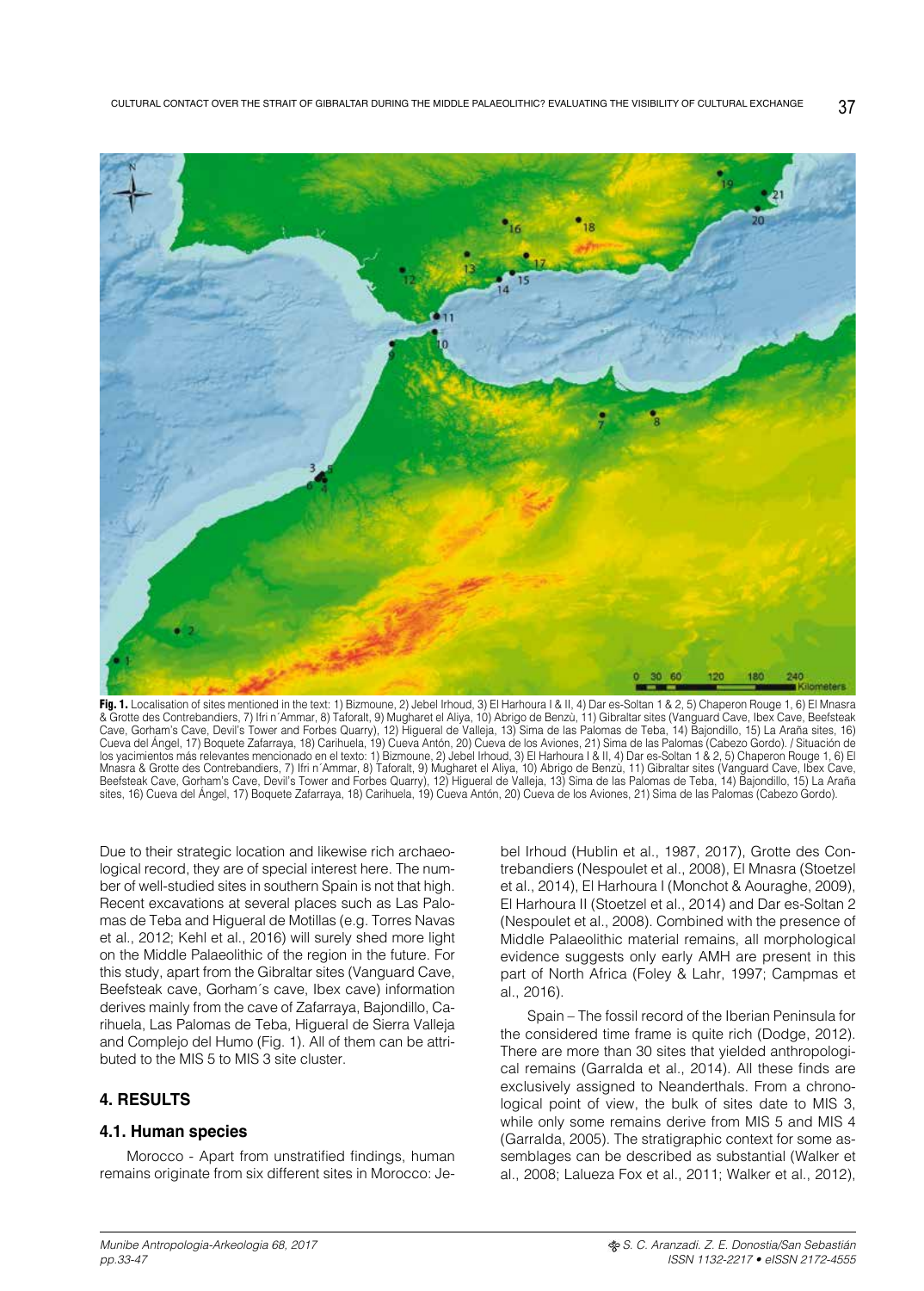for others rather weak (Garcia Sanchez et al. 1994). An intentional burial may be evidenced by the articulated skeletons found at Palomas del Cabezo Gordo (Walker et al., 2012). In southernmost Iberia the most important sites with Neanderthal remains are Forbes' Quarry and Devil's Tower (Gibraltar), Carihuela (Carrión García, 1992) and Zafarraya Cave in Málaga (Barroso Ruiz & Hublin, 1994).

The Iberian Neanderthal remains are mostly associated with Mousterian, i.e. flake based Middle Palaeolithic assemblages. However, some finds are perceived as evidence for a late presence of Neanderthals contemporary to Aurignacian assemblages in Northern Iberia (Jennings et al., 2011). This has been claimed for Gibraltar (Finlayson et al., 2008) or Zafarraya (Fontugne et al. 1995). As already pointed out above, late survival scenarios seem though to be the result of inaccurate age determinations (Wood et al., 2013).

# **4.2. Cultural tracers**

Data on technological, specific techno-typological and symbolic behaviour, as well as general subsistence patterns (e.g. resource exploitation) have been compiled from Middle Palaeolithic sites on both sides of the Strait of Gibraltar. Based on this data collection specific characteristics, which may serve as valid cultural tracer for possible cultural contact, shall be detected. Due to different states of publication, the compilation of data is certainly incomplete. Nevertheless, the data base is regarded as substantial with respect to the chosen parameters and shall give insight into possible interregional contact between the southern part of the Iberian Peninsula and northern Africa via the Strait of Gibraltar.

## *4.2.1. Lithic technology*

 Morocco - In the Middle Palaeolithic of Morocco, different methods of surface conceptions, including Levallois recurrent uni-, bidirectional and centripetal methods dominate. Furthermore, discoid cores and opportunistically-reduced ones such as Kombewa cores are common. An interesting aspect is the presence of micro-Levallois cores, which might indicate a possible cultural tracer, as it marks a speciality for Moroccan Middle Palaeolithic core configuration [e.g. (Bouzouggar, 1997; Bouzouggar et al. 2002; Nespoulet et al., 2008; Barton & d'Errico, 2012; Bouzouggar & Barton, 2012; Dibble et al., 2012; Scerri 2013a, 2013b; Scerri et al., 2014). In general, lithic technology is described to be very flexible (e.g., Nespoulet et al., 2008; Bouzouggar & Barton, 2012; Spinapolice & Garcea, 2014; Campmas et al., 2016). According to Clark's system (1969), Ramos-Muñoz (2013) classified this bundle of technological features as Mode III technology characterised by the presence of prepared core industries.

Southern Iberia - Compared to other European regions, the techno-typological variation within the Middle Palaeolithic lithic record of the Iberian Peninsula is rather low (Torre et al., 2013). The associated industries are mainly flake-based, bifacial or unifacial surface-shaping is almost absent. Therefore, the term Mousterian is commonly used in the descriptions of the archaeological assemblages from the Iberian Peninsula. Bifacial technology is mainly constrained, per definition, to the Acheulean which is said to be a technological entity besides the Middle Palaeolithic (or Mousterian) respectively (Santonja Gómez et al., 2016). Acheulean sites are mainly open-air locations, with sometimes complex taphonomic situations. In the latest phase of the Middle Pleistocene, Acheulean and Middle Palaeolithic assemblages are said to coexist for a substantial period of time (Santonja Gómez et al., 2016). The Cueva del Ángel (Cordoba), probably dating from MIS 11 to MIS 5 (Barroso Ruiz et al., 2012) shows bifacial technology in combination with the production of flakes from opportunistic and discoid cores. The presence of bifaces led to the assignment to the Acheulean (Botella Ortega et al., 2006; Barroso Ruiz et al., 2012).

The Middle Palaeolithic lithic record has been described mainly from a typological perspective (Torre et al., 2013). Only within the past 20 years, technological studies have been conducted. However, lots of studies concerned with the Middle Palaeolithic, focus on the time of the Middle- to Upper Palaeolithic transition while earlier time slices are neglected (Torre et al., 2013). From a technological point of view, within Southern Iberian Mousterian assemblages typical Middle Palaeolithic reduction strategies are represented. General chronological trends are, at least according to the current stage of knowledge, not conceivable (Torre et al., 2013: 327). Differences are rather of quantitative than of qualitative nature. The Levallois concept is present with its different production methods (preferential, recurrent uni-, bidirectional and centripetal) as well as the discoid and the Kombewa concept. At Bajondillo, already mentioned above, the Levallois concept as well as the discoid concept are present throughout the complete sequence. These concepts are complemented by the application of the Kombewa method as well as rather opportunistic production methods (Cortés Sánchez, 2007a). At Zafarraya, the La Araña sites (Cueva del Humo, Abrigo 3 and Abrigo 4) (Fernández et al., 2001), the different caves in the Gibraltar Rock (Shipton et al., 2013) and Carihuela the Levallois production is likewise attested. The assemblages of the Middle Palaeolithic layers V to X of Higueral de Sierra Valleja are said to be quite variable with respect to applied reduction strategies as well as raw material selection (Jennings et al., 2009). However, the Levallois concept could be identified within layers VI and V and the discoid concept was present throughout the whole sequence (Jennings et al., 2009: 5). At Sima de las Palomas de Teba the Levallois and the Kombewa concept are represented at least in units 6, 9 & 10 (Kehl et al., 2016).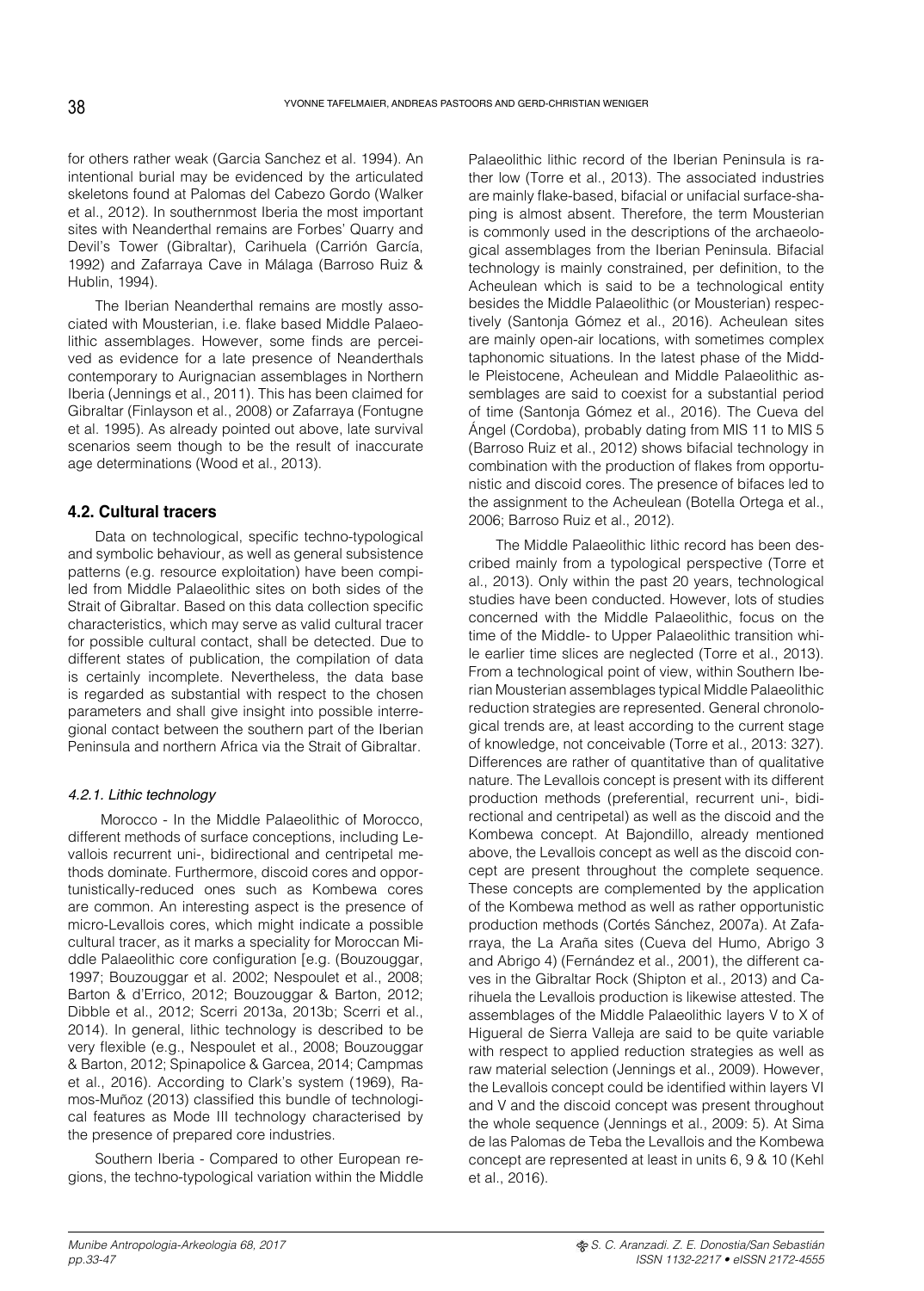#### *4.2.2. Formal tools*

 Morocco - Particularities in the sample of Moroccan Middle Palaeolithic formal tools are some bifacial types, but especially tanged tools. The bifacial component of Moroccan Middle Palaeolithic collections seems to be very reduced: apart from single bifaces, most bifacial formal tools are bifacial foliated ones, which remind feuille de laurier and pointes à face plane (Texier, 1986; Bouzouggar et al., 2002; Nespoulet et al., 2008; Barton et al., 2009; Richter et al., 2010; Dibble et al., 2012; Stoetzel et al., 2014; Kuhn et al., 2015; Ramos-Muñoz et al., 2016; Campmas et al., 2016). Interestingly, Bouzouggar et al. (2002) mentioned the presence of 15 Blattschaber from level 6base in Mugharet el Aliya. This formal tool type is a singularity in the Moroccan Middle Palaeolithic and a type fossil for the European Micoquian (Floss, 2013).

Tanged tools comprise a panoply of simple blanks with unmodified edges as well as retouched tools such as points and side-scrapers. The pedunculates were prepared through a bifacial thinning of the proximal end (Tixier, 1967). Based on a technological analysis by Iovita, most important parts of the tanged tools are the edge and the tang, which were preserved during the process of reshaping (Iovita, 2011). The results suggest, that not only the initial product, but also the reshaped forms could be hafted and indicate a long life of usage (Campmas et al., 2016). Analyses of use-wear traces on tanged tools from Taforalt indicate the cutting of hard and soft animals parts (Bouzouggar & Barton, 2012). Single tanged points show distal cone fractures pointing to the fact that they were probably more often used for butchering activities than as projectiles (Bouzouggar & Barton, 2012).

Southern Iberia – In contrast to the Moroccan record, tanged pieces are lacking in Southern Iberia. It seems as if this special technological feature is restrained to Northern Africa and was not communicated to the European continent.

Similarly, the presence of bifacially and unifacially surface-shaped pieces within Middle Palaeolithic contexts is rare. Within the Bajondillo sequence for instance, reaching from MIS 6 to MIS 3, only in level 17 two bifacial artefacts are present (Cortés Sánchez, 2007a). Within all other assemblages of the sequence, surface shaping is lacking completely (Cortés Sánchez 2007a). The cave site of Ángel in Córdoba, already mentioned above, may indicate the presence of bifacial surface shaping up to MIS 5 (Barroso Ruiz et al., 2012). In general, Mousterian assemblages are characterized by modified flakes such as different types of side-scrapers, notches and denticulates (Ramos-Fernandéz et al., 2003; Barroso Ruiz & Lumley, 2006; Cortés Sánchez, 2007a; Shipton et al., 2013). Mueller-Wille (1983 cited after Barton, 1988) proposed a variability of Iberian Middle Paleolithic assemblages along the proportion of side-scrapers on the one hand and denticulates on the

other hand as well as *"the relative frequencies of single and multiple edged sidescrapers"* (Barton, 1988: 13). However, further analysis of this observation is lacking.

#### *4.2.3. Raw material provision strategy*

 Morocco - The raw material provision strategies as documented in the Moroccan Middle Palaeolithic inventories follow the same flexibility as already described in the context of lithic technology. Mostly local raw material with diverse forms and qualities were collected and integrated in the lithic reduction strategies (Bouzouggar et al., 2002). The list encompasses flint, quartzite, quartz, limestone, sandstone, chalcedony, lava, basalt, diorite, radiolarite and chert (Hublin et al., 1987; Barton et al., 2009; Richter et al., 2010; Dibble et al., 2012; Campmas et al., 2015; Ramos-Muñoz et al., 2016; Campmas et al., 2016). Some non-local raw material was additionally identified. It originates from distances of 20 up to 50 km and points into Southern directions towards the catchment basin of Wadi Bouregreg (Barton et al., 2009; Campmas et al., 2016).

Southern Iberia – For the Middle Palaeolithic of the Iberian Peninsula in general, de la Torre et al. (2013,: 330) do not see any diachronic trends as for instance a steady increase of exotic raw materials throughout time. Raw material acquisition in the Middle Palaeolithic of Southern Spain is mainly of local character (Simón Vallejo & Cortés Sánchez, 2007; Jennings et al., 2009; Jennings et al., 2011; Shipton et al., 2013; Kehl et al., 2016). However, at some sites the spectrum of represented raw material indicates transport over regional and supra-regional distances (Jennings et al., 2009, Shipton et al., 2013). Chert and flint of high quality are present in the vicinity of many sites in Andalusia (Simón Vallejo & Cortés Sánchez, 2007; Shipton et al., 2013; Kehl et al., 2016). The spectrum of used raw material comprises different varieties of chert, flint, radiolarite, limestone, and quartzite (Simón Vallejo & Cortés Sánchez, 2007; Jennings et al., 2009; Shipton et al., 2013; Kehl et al., 2016).

#### *4.2.4. Subsistence strategies*

 Morocco - According to Stoetzel et al. (2014) during Moroccan Middle Palaeolithic humans generally made use of all available resources in the immediate surrounding. In coastal regions large ungulates (Gazella sp., Bovinae, Equidae, Suidae) and tortoises were consumed (Steele & Álvarez Fernández, 2011; Campmas et al., 2016). A special feature of these coastal regions is the attested consumption of marine shellfish at Grotte des Contrebandiers (Dibble et al., 2012), El Mnasra (Campmas et al., 2015; Campmas et al., 2016), El Harhoura I (Stoetzel et al., 2014), El Harhoura II (Stoetzel et al., 2014), Dar es-Soltan 1 (Stoetzel et al., 2014), Mugharet el Aliya (Campmas et al., 2016) and Abrigo de Benzù (Ramos-Muñoz et al., 2016). The most abundant species are mussels, oysters, barnacles and limpets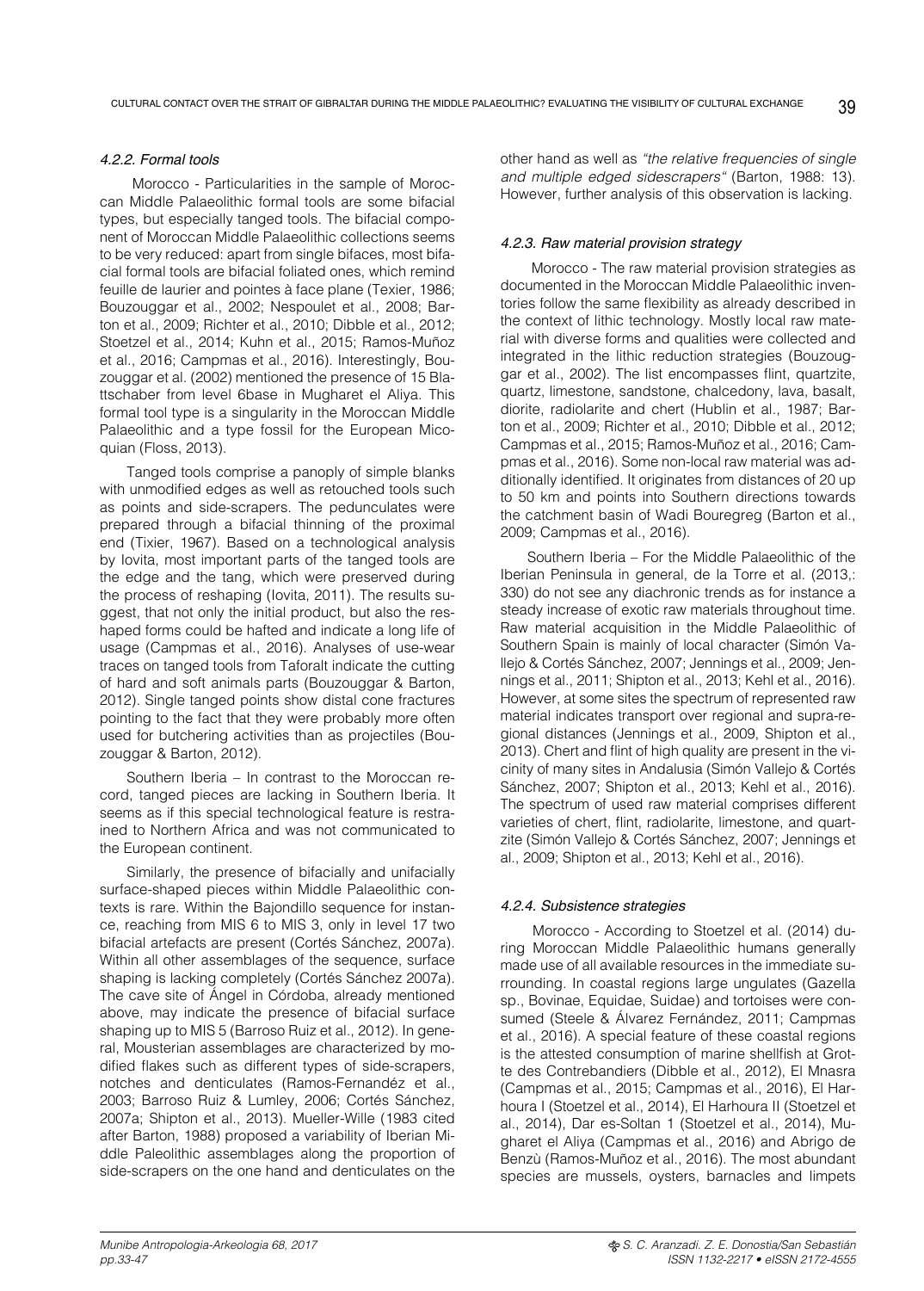(Steele & Alvarez-Fernandez, 2011, 2012). However, in some sites (El Mnasra, El Harhoura II and Abrigo de Benzù) marine mollusc consumption was also documented (Campmas et al., 2016).

Southern Iberia – Subsistence patterns in the Southern Iberian Middle Palaeolithic reflect the behavioural variability described for Neanderthals in other environments (Patou Mathis, 2000). Middle to large sized herbivores such as *Equus sp., Cervus el., Bos/ Bison, Sus scrofa or Capra sp./ Capra ibex* have been frequently consumed (Barroso Ruiz & Lumley, 2006; Jennings et al., 2009; Currant et al., 2012). Moreover, small game also played a substantial role within Neanderthal's diet. For Gorham's cave and Vanguard cave, the large amounts of rabbits and birds within the Mousterian assemblages are interpreted as remains of hunting activities (Brown et al., 2011). Similar evidence for lagomorph consumption is found farther north, outside the here studied area, in the Cueva del Bolomor at the Mediterranean coast (Sanchis Serra & Fernández Peris, 2011). In addition to terrestrial species, marine resources are part of Neanderthals' diet in Southern Spain. Both, shellfish as well as sea mammals have been consumed. Evidence for shellfish gathering comes from Bajondillo, where remains are numerous within layers 19 (MIS 6), 18 (MIS 5), and 17 (MIS 4) (Cortés Sánchez et al., 2011). The results of this study indicate the use of marine resources similarly early as at Pinncale Point (South Africa) (Jerardino & Marean, 2010). Correspondingly, at Vanguard cave (Gibraltar), though with a MIS 3 chronology, mollusc consumption is indicated with *Mytilus galloprovincialis* dominating the assemblage of Unit B. At least 10 intertidal mollusc species have been identified for the Mousterian of Gorham's cave as well as shallow-water soft-sediment species such as Venus shell (*Callista chione*) or spiny scallop (*Spondylus gaederopus*) (Brown et al., 2011). Moreover, sea mammals such as dolphins (*Delphinus delphis, Tursiops truncatus*) and monk seals (*Monachus monachus*) have been intentionally butchered as suggested by cut marks on two bones deriving from units C and D of Vanguard cave (Stringer et al., 2008). Additionally, bluefin tuna (*Thunnus thynnus*) and different sea urchins (*Paracentrotus lividus*) belong to the prey taxa of the same site (Brown et al., 2011: 261).

## *4.2.5. Symbolic objects*

 Morocco - Of special importance for the emergence of modern social behaviour is the appearance of explicitly symbolic objects (d'Errico et al., 2009; Vanhaeren et al., 2013). In Moroccan Middle Palaeolithic contexts, ornaments such as shell beads (*Nassarius* sp.) have been recorded at seven different sites: Grotte des Contrebandiers (Dibble et al. 2012), El Mnasra (Campmas et al., 2015, Campmas et al., 2016), El Har-

| <b>LEVEL</b>            | <b>NEED</b>                        | <b>EXPRESSIVE FORM</b>                                       | <b>HUMAN NEEDS CORRELATED</b><br><b>WITH MASLOWS LEVELS</b> |          |                 |          |          |                             |                         |
|-------------------------|------------------------------------|--------------------------------------------------------------|-------------------------------------------------------------|----------|-----------------|----------|----------|-----------------------------|-------------------------|
|                         |                                    |                                                              | nourishment                                                 | dwelling | tool production | mobility | identity | exchange &<br>communication | religion &<br>symbolism |
| 7                       | <b>Aesthetic</b>                   | $-2-$                                                        |                                                             |          |                 |          |          |                             |                         |
| 6                       | <b>Knowing and</b><br>undestanding | curiosity, learning, philoso-<br>phizing, experimenting      |                                                             |          |                 |          |          |                             |                         |
| 5                       | Self-<br>actualisation             | individuality, righteousness,<br>altruism                    |                                                             |          |                 |          |          |                             |                         |
| 4                       | <b>Esteem</b>                      | internal: respect, autonomy<br>external: status, recognition |                                                             |          |                 |          |          |                             |                         |
| 3                       | <b>Social belongings</b>           | love, sense of community,<br>acceptance                      |                                                             |          |                 |          |          |                             |                         |
| $\overline{\mathbf{2}}$ | <b>Safety</b>                      | protection, order, security                                  |                                                             |          |                 |          |          |                             |                         |
| 1                       | Physiological                      | thirst, hunger, warmth,<br>shelter                           |                                                             |          |                 |          |          |                             |                         |

Fig. 2. Human needs as defined by Lenssen-Erz and Linstädter (2009), correlated with levels of Maslow's Pyramid of human needs (Maslow 1970). / Necesidades humanas definidas según Lenssen-Erz y Linstädter (2009), relacionada con niveles de la pirámide entera de Maslow (1970).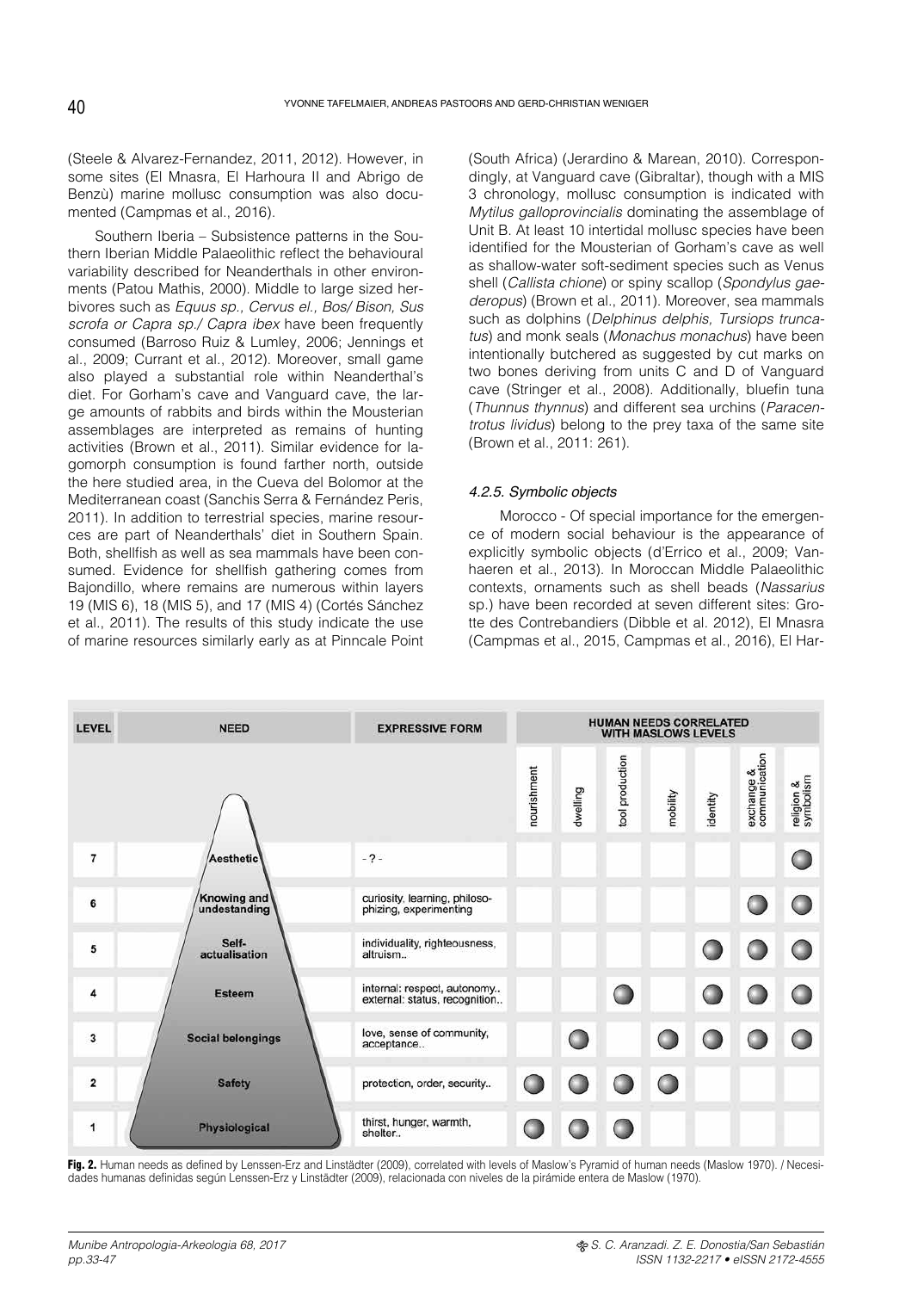houra II (Stoetzel et al., 2014), Dar es-Soltan 1 (Stoetzel et al., 2014), Ifri n'Ammar (Eiwanger et al., 2012), Taforalt (Bouzouggar et al., 2007) and Bizmoune (Kuhn et al., 2015). The use of personal ornaments is limited to the recent cluster of Middle Palaeolithic sites between 30-125 ka (d'Errico et al., 2009). Analysis of shells from Ifri n'Ammar, Grotte des Contrebandiers and Taforalt indicate, that they were transported over some distances (up to 60 km) to these sites, because they do not derive from the local sources (d'Errico et al., 2009). According to the authors of the cited study, the shells have been collected already dead on the shore. They provide perforation on the dorsal face. This perforation is mostly the result of natural factors - gastropod predators, beach gravel and other injuries. Their presence in Middle Palaeolithic sites however, is *"not the result of a random collection of dead shells on a shoreline."* (d'Errico et al., 2009: 16053), because large proportion of unperforated shells are missing. Singular shells show undoubtedly striations resulting from anthropogenic perforation activities (Taforalt - (d'Errico et al., 2009: 16054).

Furthermore, apart from shells, red pigments were also interpreted as symbolic objects (d'Errico et al., 2009). They are present at four sites: El Mnasra (Stoetzel et al., 2014), Dar es-Soltan 1 (Barton et al., 2009), Ifri n'Ammar (Nami & Moser, 2010) and Taforalt (Bouzouggar et al., 2007). In all cases raw material analyses indicate the use of hematite.

Southern Iberia – In contrast to the last century, when Neanderthals were mainly regarded as cognitively inferior to contemporaneous early AMH, there is now evidence for Neanderthals' capability of symbolic behaviour (d'Errico et al., 1998; White, 2001; Peresani et al., 2011). However, the number of sites on the Iberian Peninsula and especially in Southern Spain and Gibraltar is low. In contrast to the numerous sites with shell beads reported from Morocco, personal ornaments are scarce. There are only two sites on the Iberian Peninsula showing reliable evidence of shells as adornments. At Cueva Antón and Cueva de los Aviones (Murcia/ located outside the study area) some marine shells show both intentional perforation as well as remnants of red, yellow and black pigments (Zilhão et al., 2010). Originally dated to around 50 ka (Zilhão et al., 2010) an older chronology for Antón has been proposed recently (Zilhão et al., 2016).

Apart from personal ornaments, evidence for symbolic behaviour comes from Gorham´s Cave, where a rock engraving has been discovered (Rodríguez Vidal et al., 2014). According to the authors the engraving has been covered by intact Mousterian sediments giving a *terminus ante quem* of around 39 ka (Rodríguez Vidal et al., 2014).

# **5. DISCUSSION & CONCLUSION**

With respect to the above presented data a quite diverse picture of the two studied regions at the given time frame emerges. In the following, we examine the corpus for valid cultural tracers on both sides of the Strait of Gibraltar (Table 2). There are linking as well as separating facets between the two areas. Afterwards we will evaluate and discuss the significance of the presence and absence of the different tracers for the raised issue.

With regard to the represented human species it can be said that, at least to the current state of knowledge, anthropological remains of Neanderthals are lacking completely in Northern Africa. Likewise, early AMH fossils dating prior to the 40 ka boundary are absent in Southern Iberia (and Europe in general). Thus, from that perspective data suggest that neither early AMH did cross the Strait of Gibraltar from Morocco to Spain in the studied time frame, nor Neanderthals vice versa.

Drawing our attention to the identified technological characteristics of lithic production it comes out that broad similarities exist between the two studied areas. The spectrum of core reduction strategies in Morocco and Spain comprises the majority of known concepts and methods for lithic production (see Delagnes & Meignen, 2006). To some extent, blank production is quite similar with the presence of the Levallois and the discoid concept. Moreover, more flexible strategies have been applied of which the most standardized is the Kombewa concept. But also other rather opportunistically reduced flake cores exist in both studied regions. Apart from the micro-Levallois cores, no reduction strategy attracts attention. These micro-Levallois cores are a characteristic of the North African assemblages. In southern Spain and Gibraltar these remains seem to be absent. However, this may result from the missing focus to identify micro-Levallois objects. In Portugal, micro-Levallois cores have been identified in Mousterian assemblages such is the case at Gruta da Figueira Brava (Zilhão, 2012: 77). The same is true for Late Middle Palaeolithic sites farther north such as Quebrada, Axlor or Roca dels Bous (Mora Torcal et al., 2004; Ríos Garaizar et al., 2015). Rios-Garaizar et al. (2015) state that the search for small

|                                 | <b>Morocco</b>                           | Southern Iberia |  |
|---------------------------------|------------------------------------------|-----------------|--|
| Lithic technology               | no specifics                             | no specifics    |  |
| <b>Formal tools</b>             | bifacial surface-shaping & tanged pieces | no specifics    |  |
| Raw material provision strategy | no specifics                             | no specifics    |  |
| Subsistence strategy            | no specifics                             | no specifics    |  |
| <b>Symbolic objects</b>         | shell beads, pigments                    | rock engraving  |  |

Table 2: Specific characteristics of Middle Paleolithic assemblages interpreted as cultural tracers for possible contact scenarios between Morocco and Iberia. / Características específicas de los inventarios del Paleolítico medio interpretado como indicadores culturales de escenarios de contacto entre Marruecos y el sur de la Península Ibérica.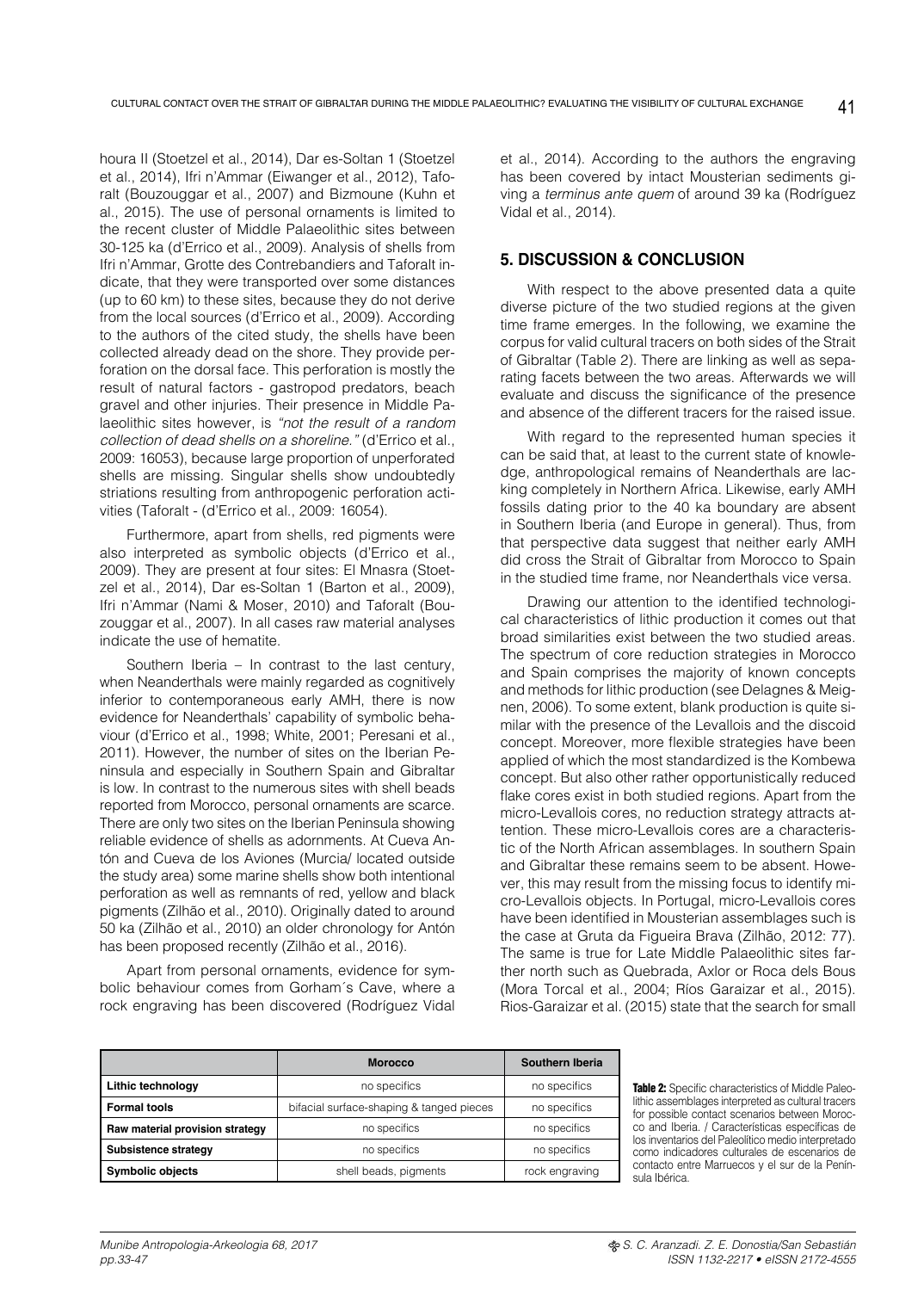products is a characteristic for the late Middle Paleolithic of the Iberian Peninsula. Some sites in France, but likewise in Central and Eastern Europe yield evidence for micro-Levallois or micro-tool production in general dating to the Middle as well as to the Upper Pleistocene (Burdukiewicz & Ronen, 2003).

In the view of represented tool types, the in general most common Middle Paleolithic formal tool forms are attested in both regions. From the perspective of this feature, both sides of the Strait are comparable. Various forms of side-scrapers, denticulates and less standardized modified flakes are part of the Middle Paleolithic tool kits in both regions. Apart from that, North African assemblages differ from Southern Iberian ones in the regular presence of bifacial surface-shaping. Moreover, tanged pieces are restrained to Moroccan assemblages and completely absent in Southern Iberia. In our approach these specific characteristics represent cultural tracer for the analysis of possible contacts between Morocco and Spain.

Raw material procurement is likewise a linking factor between both regions. Patterns are quite similar with local acquisition being the dominant strategy. However, in both regions more flexible patterns are attested in case it was necessary. No exclusive focus on specific quality or format can be determined. High quality flint and chert are mainly used, but other raw materials such as limestone or quartzite have likewise been utilized. Although general patterns are alike, no direct link between the two regions could be found. There is no evidence of a raw material unit (RMU), that has crossed the Strait. To the contrary, in Morocco the prevailing direction of exploited raw material sources points southwards.

Similar to lithic raw material procurement, faunal exploitation patterns on both sides are quite alike. In both regions, middle to large sized herbivores part of the respective ecosystems have been consumed. Due to the location close to the sea, in both areas marine resource exploitation played an important role and is regularly attested. The consumption of marine mammals as indicated in Southern Iberia is missing in Morocco so far.

Symbolic objects show a quite distinct distribution and more separating than linking features. Shell beads, recurrently present in North African assemblages, are completely absent in Southern Iberian Middle Paleolithic ones. Only two sites in Spain, farther north, yielded evidence for perforated shells as ornaments. The use of pigments, apart from the two sites aforementioned, is likewise constrained to Moroccan Middle Paleolithic sites. To the contrary, the engraving is a singular feature of Spain and no comparable evidence is attested in North Africa.

The studied features suggest a certain comparability between Middle Palaeolithic sites in Morocco and Spain. However, the similarities comprise only general Middle Palaeolithic strategies. Specific characteristics are documented either in Morocco or Spain and separate the material culture on both sides. Taking up again the metaphor of the cultural baggage, which humans pack when moving from one place to another, we assume that it is unlikely that they leave all experienced survival strategies home. Within Maslow´s pyramid all features, describing the different facets of human´s way of life, are represented. The fact, that the here studied characteristics cover all levels of the pyramid (Lenssen-Erz & Linstädter, 2009), guarantees a solid data base to identify and evaluate different contact scenarios. Technology, formal tools, raw material provisioning and subsistence strategy represent mostly physiological and safety needs. Furthermore, formal tools cover esteem-needs. Social belongings, esteem, self-actualization, knowing and understanding and aesthetic-needs are fulfilled by symbolic objects. We already summarized in table 2 that the linking features such as similarities in technology, typology and subsistence patterns are common features of Middle Paleolithic occupations. These similarities do not require continuous contact and information transfer between the acting individuals. However, these findings do likewise not contradict models of interregional interaction.

Evaluating the aforementioned three scenarios (continuous, sporadic or no contact) we conclude that continuous cultural contact is absolutely excluded. Neither the expectation, that early AMH and Neanderthals are present in both regions is fulfilled, nor the compilation of possible cultural tracers for interregional contact supports this scenario. We would expect, that symbolic behaviour as well as the technology of tanging, which pertains in Morocco over a remarkable time span, occurred in Southern Iberia likewise. The fact that it does not, argues in favour of separate developments in both regions.

Although the anthropological findings do not challenge the scenario of sporadic contacts, we conclude that infrequent interregional interaction has most probably not taken place. Singular distinctive artefacts, evidencing reciprocal cultural transmission are not documented in the archaeological assemblages. Admittedly, the visibility of this scenario is limited as only a small amount of the potential archaeological record is at our disposition. Moreover, singular artefacts devote any archaeological context are difficult to detect. Additionally, it has to be born in mind that due to sea level changes and nowadays considerable high sea level, many coastal sites in Southern Iberia certainly have been lost. With respect to this second scenario this observation might be of interest. Most probably these objects would have occurred closest to North Africa and in fewer cases at high distances from their source region.

Within the scenario of regular contact, where we assume changes in the local subsistence systems the loss of sites is not important. Cultural traits would not have remained restricted to the coastal sites but likewise occurred farther inland (as is the case in Morocco e.g.).

Finally, anthropological as well as archaeological remains argue against the existence of cultural contacts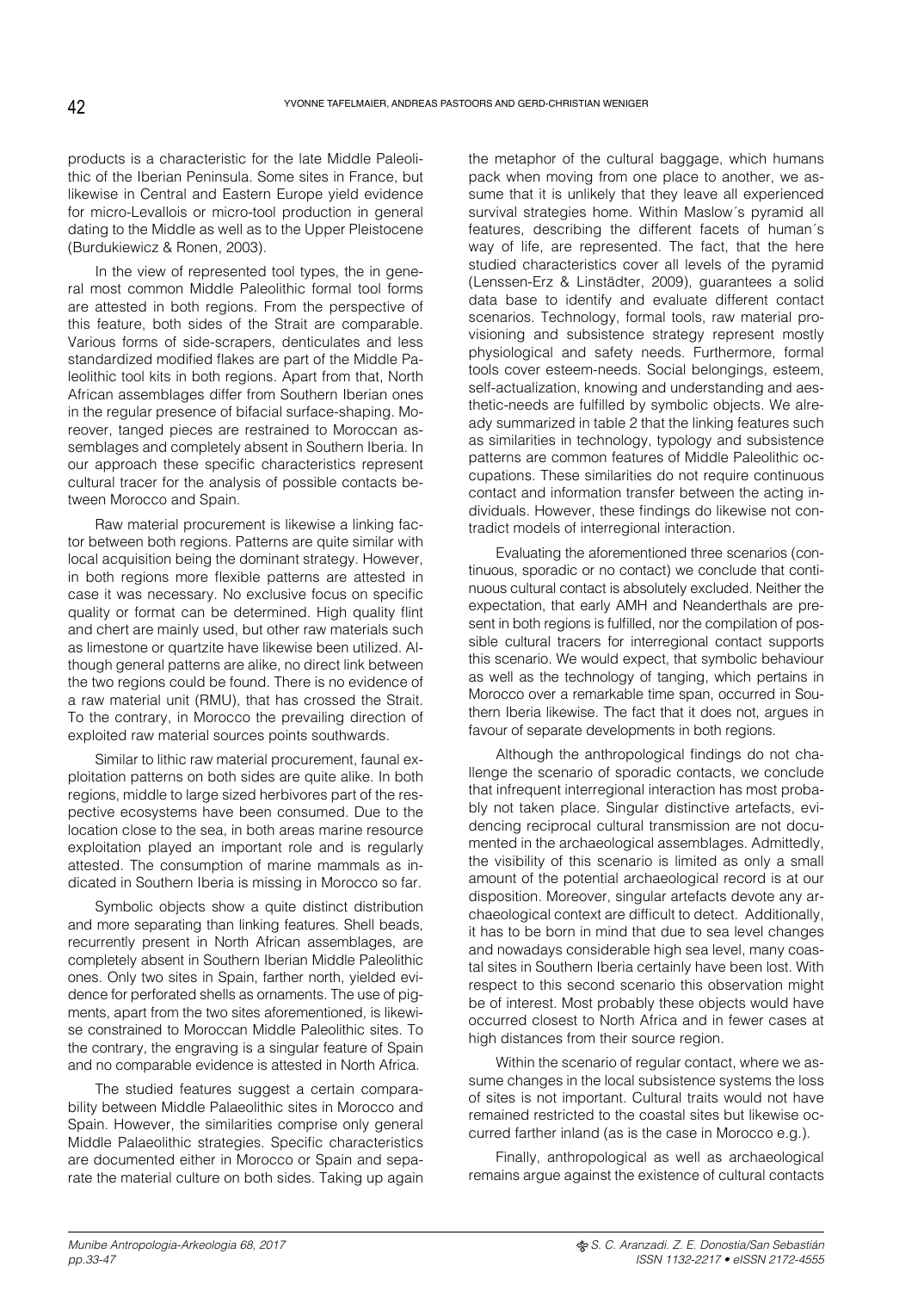between Morocco and Spain. Cultural tracers such as the technological concept of tanging, bifacial surface-shaping and the regular production of shell beads is solely documented in Morocco and did not cross the Strait of Gibraltar. Similarities in technological behaviour such as the application of similar concepts of blank production is interpreted as parallel co-evolution rather than the result of interregional contact over the Strait. This Middle Palaeolithic behaviour is characteristic for both *Homo sapiens sapiens* and *Homo sapiens neanderthalensis* in large parts of the Old World over a considerable time frame. Therefore, this finding cannot be taken as evidence for continuous interregional contact. Correspondingly, subsistence behaviour rather is driven by the natural environments, i.e. the closeness to the sea, than by reciprocal innovation transfer. Exploitation of marine resources is documented in South Africa as early as MIS 6 and seems to be a common feature of Middle Stone Age and Middle Paleolithic behaviour (Marean et al., 2007; Marean, 2011; Will et al., 2013).

Although it seems tempting to imagine that humans living at the coast within sight of each other were curious to attempt journeys over the sea, the archaeological record does not support continuous interregional interaction.

#### **6. ACKNOWLEDGEMENTS**

This article was prepared within the frame of the Deutsche Forschungsgemeinschaft supported research project CRC 806 .Our way to Europe'. Further thanks are due to the Moroccan and Spanish colleagues, especially Abdeslam Mikdad and José Ramos-Muñoz for their hospitality, lively discussions and exchange of information. Jörg Linstädter and Alessandro Poti likewise shared with us their knowledge and data about the North African Palaeolithic. Thanks also to two anonymous reviewers for their fruitful comments on the first draft of this paper.

## **7. REFERENCES**

Alcaraz Castaño, M., 2007. El Ateriense del Norte de África y el Solutrense peninsular: ¿contactos transgibraltareños en el Pleistoceno Superior? Munibe Antropologia-Arkeologia 58, 101-126.

Arrizabalaga, Á., 2009. The Middle to Upper Paleolithic Transition on the Basque Crossroads: Main Sites, Key Issues. Mitteilungen der Gesellschaft für Urgeschichte 18, 39–70.

Barroso Ruiz, C., Botella Ortega, D., Caparrós, M., 2012. La cueva del Ángel (Lucena, Córdoba) un hábitat achelense de cazadores en Andalucía. Revista de Prehistoria de Andalucía 3, 27–56.

Barroso Ruiz, C., Hublin, J.J., 1994. The late Neanderthal site of Zafarraya (Andalucía, Spain). In: Gibraltar during the Quaternary, edited by AEQUA, 61–70. AEQUA Monografías 2.

Barroso Ruiz, C., de Lumley, H. (Eds.), 2006. La grotte du Boquete de Zafarraya: Málaga, Andalousie / sous la direction de Cecilio Barroso Ruiz et Henry de Lumley / [Sevilla]: Junta de Andalucía, Consejeria de cultura, DL 2006. Junta de Andalucía, Consejería de Cultura, Sevilla.

Barton, C.M., 1988. Lithic variability and middle Paleolithic behavior: New evidence from the Iberian Peninsula. B.A.R., Oxford. BAR international series 408.

Barton, N.E., Bouzouggar, A., Collcutt, S.N., Schwenninger, J.L., Clark-Balzan, L., 2009. OSL dating of the Aterian levels at Dar es-Soltan I (Rabat, Morocco) and implications for the dispersal of modern Homo sapiens. Quaternary Science Reviews 28 (19-20), 1914-1931.

Barton, N.E., d'Errico, F., 2012. North African origins of symbolically mediated behaviour and the Aterian. In: Scott, E. (Ed.), Origins of Human Innovation and Creativity, 23–34. Elsevier. Developments in Quaternary Sciences 16.

Bernbeck, R., 1997. Theorien in der Archäologie. UTB für Wissenschaft 1964. Francke, Tübingen.

Botella Ortega, D., Barroso Ruiz, C., Riquelme Cantal, J.A., Abdessadok, S., Caparrós, M., Verdú Bermejo, L., Monge Gómez, G., García Solano, J.A., 2006. La Cueva del Ángel (Lucena, Córdoba), a site of the Middle and Early Upper Pleistocene in the South of the Iberian Peninsula. Trabajos de Prehistoria 63 (2), 153–65. doi:10.3989/tp.2006.v63.i2.22.

Bouzouggar, A., 1997. Matières premières, processus de fabrication et de gestion des supports d'outils dans la séquence atérienne de la grotte d'El Mnasra I (ancienne grotte des Contrebandiers) à Témara (Maroc). Thèse de Doctorat, Université Bordeaux I.

Bouzouggar, A., Barton, N.E., 2012. The Identity and Timing of the Aterian in Morocco. In: Hublin, J.J., McPherron, Sh. P. (Eds.), Modern origins: A North African perspective, 93–105. Vertebrate paleobiology and paleoanthropology series. Springer, Dordrecht.

Bouzouggar, A., Barton, N.E., Vanhaeren, M., d'Errico, F., Collcutt, S.N., Higham, T.F.G., Hodge, E., Parfitt, S., Rhodes, E., Schwenninger, J.L., Stringer, C., Turner, E., Ward, S., Moutmir, A., Stambouli, A., 2007. 82000-year-old shell beads from North Africa and implications for the origins of modern human behaviour. Proceedings of the National Academy of Sciences 104, 9964–9968.

Bouzouggar, A., Kozlowski, J.K., Otte, M., 2002. Etude des ensembles lithiques atériens de la grotte d'El Aliya à Tanger (Maroc). L'Anthropologie 106, 207–48.

Brown, K., Fa, D.A., Finlayson, G., Finlayson, C., 2011. Small Game and Marine Resource Exploitation by Neanderthals: The Evidence from Gibraltar. In: Bicho, N.F., Haws, J.A., Davis, L.G. (Eds.), Trekking the Shore, 247–72. Springer, New York.

Burdukiewicz, J.M., Ronen, A., 2003. Lower Palaeolithic Small Tools in Europe and Levant. B.A.R., Oxford. B.A.R. International Series 1115

Busk, G., 1864. Pithecoid Priscan Man from Gibraltar. The Reader 4, 109–10.

Campmas, E., Amani, F., Morala, A., Debénath, A., El Hajraoui, M.A., Nespoulet, R., 2016. Initial insights into Aterian hunter-gatherer settlements on coastal landscapes: The example of Unit 8 of El Mnasra Cave (Temara, Morocco). Quaternary International 413, 5–20.

Campmas, E., Michel, P., Costamagno, S., Amani, F., Stoetzel, E., Nespoulet, R., El Hajraoui, M.A., 2015. Were Upper Pleistocene human/non-human predator occupations at the Témara caves (El Harhoura 2 and El Mnasra, Morocco) influenced by climate change? Journal of Human Evolution 78, 122–143.

Carrión García, J.S., 1992. Late quaternary pollen sequence from Carihuela Cave, southern Spain. Review of Palaeobotany and Palynology 71 (1-4), 37–77. doi:10.1016/0034- 6667(92)90157-C.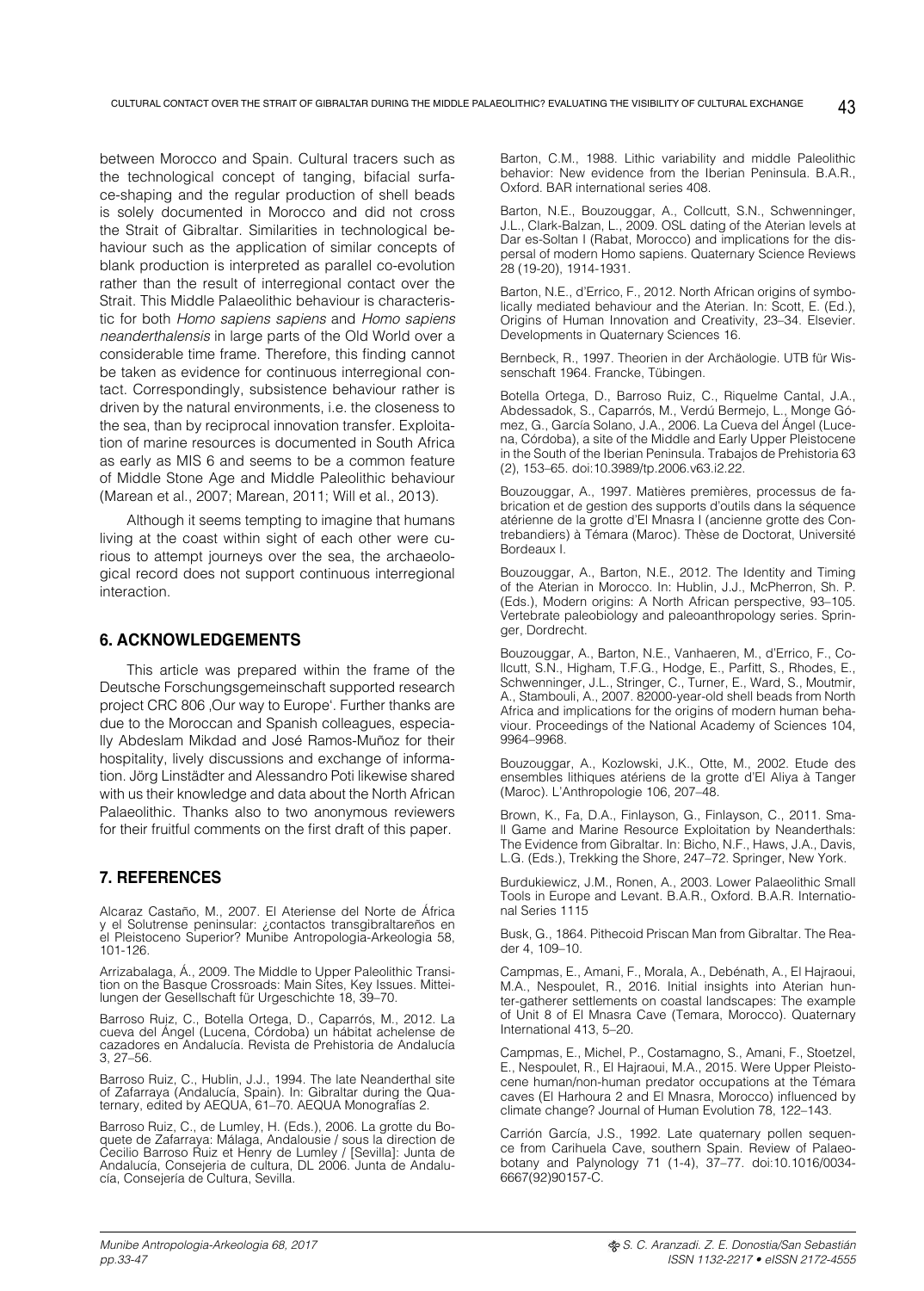Carrión García, J.S., Munuera, M., Navarro, C., 1998. The palaeoenvironment of Carihuela Cave (Granada, Spain): A reconstruction on the basis of palynological investigations of cave sediments. Review of Palaeobotany and Palynology 99 (3-4), 317–40. doi:10.1016/S0034-6667(97)00040-7.

Clark, G., 1969. World prehistory: a new outline. Cambridge University Press, London. Available from: http://worldcatlibraries.org/wcpa/oclc/13175.

Collina-Girard, J., 2001. L'Atlantide devant le détroit de Gibraltar? Mythe et géologie. Comptes Rendus de l'Académie des Sciences - Series IIA - Earth and Planetary Science 333 (4), 233–40. doi:10.1016/S1251-8050(01)01629-9.

Collina-Girard, J., Bouzouggar, A., 2013. La longue préhistoire des brassages culturels en Méditerranée. In: Hassani-Idrissi, M. (Ed.), Méditerranée: Une histoire à partager, 29–57. Bayard, Montrouge.

Colonese, A.C., Mannino, M.A., Bar-Yosef Mayer, D.E., Fa, D.A., Finlayson, C., Lubell, D., Stiner, M.C., 2011. Marine mollusc exploitation in Mediterranean prehistory: An overview. Quaternary International 239 (1–2), 86–103. doi:10.1016/j. quaint.2010.09.001.

Corchón Rodríguez, M.S., 2004. Europa 16.500 - 14.000 a.C. un lenguaje común. In: Arias Cabal, P., Ontañón, R.P. (Eds.), La materia del lenguaje prehistórico: El arte mueble paleolítico de Cantabria en su contexto, 105–26. Gráficas Calima, Santander.

Cortés Sánchez, M. (Ed.), 2007a. Cueva Bajondillo (Torremolinos): Secuencia cronocultural y paleoambiental del cuaternario reciente en la Bahía de Málaga. Servicio de Publicaciones, Centro de Ediciones de la Diputación de Málaga, Málaga.

Cortés Sánchez, M., 2007b. El Paleolítico medio y superior en el sector central de Andalucía (Córdoba y Málaga). Monografías 22. Monterreina.

Cortés Sánchez, M., Jiménez Espejo, F.J., Rodríguez Vidal, J., Morales Muñiz, A., Simón Vallejo, M.D., 2012. Primeras ocupaciones humanas y fase antigua del Paleolítico medio meridional ibérico en la Bahía de Málaga. Mainake 33, 63–82.

Cortés Sánchez, M., Morales Muñiz, A., Simón-Vallejo, M.D., Lozano-Francisco, M.C., Vera-Peláez, J.L., Finlayson, C., Rodríguez Vidal, J., Delgado-Huertas, A., Jiménez-Espejo, F.J., Martínez-Ruiz, F., Martínez-Aguirre, M.A., Pascual-Granged, A.J., Bergadà-Zapata,M.M., Gibaja-Bao, J.F., Riquelme-Cantal, J.A., López-Sáez, J.A., Rodrigo-Gámiz, M., Sakai, S., Sugisaki, S., Finlayson, G., Fa, D.A., Bicho, N.F., 2011. Earliest Known Use of Marine Resources by Neanderthals. PLoS ONE 6 (9), e24026. doi:10.1371/journal.pone.0024026.

Cosson, J.-F., Hutterer, R., Libois, R., Sara, M., Taberlet, P., Vogel, P., 2005. Phylogeographical footprints of the Strait of Gibraltar and Quaternary climatic fluctuations in the western Mediterranean: a case study with the greater white-toothed shrew, Crocidura russula (Mammalia: Soricidae). Molecular Ecology 14 (4), 1151–62. doi:10.1111/j.1365-294X.2005.02476.x.

Currant, A.P., Fernández Jalvo, Y., Price, C., 2012. The large mammal remains from Vanguard Cave. In: Barton, N.E. (Ed.), Neanderthals in context: A report of the 1995-1998 excavations at Gorham's and Vanguard Caves, Gibraltar,141–50. Monograph / Oxford University School of Archaeology 75. Oxford University School of Archaeology, Oxford.

Cusick, J.G., 1998. Studies in culture contact: Interaction, culture change, and archaeology. Southern Illinois University Press edition. Occasional paper / Center for Archaeological Investigations, Southern Illinois University, Carbondale no. 25.

D'Errico, F., Vanhaeren, M., Barton, N.E., Bouzouggar, A., Mienis, H., Richter, D., Hublin, J.J., McPherron, Sh.,P., Lozouet, P., 2009. Additional evidence on the use of personal ornaments in the Middle Paleolithic of North Africa. Proceedings of the National Academy of Sciences 106 (38), 16051–16056.

D'Errico, F., Zilhão, J., Julien, M., Baffier, D., Pelegrin, J., 1998. Neanderthal Acculturation in Western Europe? A Critical Review of the Evidence and Its Interpretation. Current Anthropology 39 (S1), S1-S44. doi:10.1086/204689.

Delagnes, A., Meignen, L., 2006. Diversity of lithic production systems during the Middle Paleolithic in France: are there any chronological trends? In: Hovers, E., Kuhn, S.L. (Eds.), Transitions before the transition: Evolution and stability in the Middle Paleolithic and Middle Stone Age, 85–108. Interdisciplinary Contributions to Archaeology. Springer, New York.

Dibble, H.L., Aldeias, V., Álvarez Fernández, E., Blackwell, B., Hallett-Desguez, E., Jacobs, Z., Goldberg, P., Lin, S.C., Morola, A., Meyer, M.C., Olszewski, D.I., Reed, K., Reed, D., Rezek, Z., Richter, D., Roberts, R.G., Sandgathe, D., Schurmans, U., Skinner, A.R., Steele, T.E., El-Hajraoui, M., 2012. New excavations at the site of Contrebandiers Cave, Morocco. PaleoAnthropology 2012, 145–201.

Dodge, D.R., 2012. A molecular approach to Neanderthal extinction. Quaternary International 259, 22–32.

Doerschner, N., Fitzsimmons, K.E., Ditchfield, P., McLaren, S.J., Steele, T.E., Zielhofer, Ch., McPherron, Sh.P., Bouzouggar, A., 2016. A new chronology for Rhafas, northeast Morocco, spanning the North African Middle Stone Age through to the Neolithic. PLoS ONE 11 (9), e0162280.

Eiwanger, J., Mikdad, A., Moser, J., Nami, M., 2012. Découverte de coquilles perforées de type Nassarius au site Ifri n'Ammar (Rif Oriental, Maroc). Bulletin d'Archéologie Marocaine 22, 9–15.

Eriksson, A., Manica, A., 2012. Effect of ancient population structure on the degree of polymorphism shared between modern human populations and ancient hominins. Proceedings of the National Academy of Sciences 109 (35), 13956–60. doi:10.1073/pnas.1200567109.

Fendl, E., 1993. Mitgenommen: das Gepäck der Heimatvertriebenen. Jahrbuch für ostdeutsche Volkskunde 36, 229–43.

Fernández, J.R., López, R.A., España, M.B., 2001. Materiales arqueológicos de la Cueva del Humo (La Araña, Málaga). In: Junta de Andalucía (Ed.), Anuario Arqueológico de Andalucía [1998]: Sumario, Actividades Sistemáticas, Actividades de Urgencia, Consejería de Cultura, 540–49. Junta de Andalucía, Sevilla.

Fernández, S., Fuentes N., Carrión, J.S., González-Sampériz, P., Montoya, E., Gil, G., Vega-Toscano, G., Riquelme, J.A., 2007. The Holocene and Upper Pleistocene pollen sequence of Carihuela Cave, southern Spain. Geobios 40 (1), 75–90. doi:10.1016/j.geobios.2006.01.004.

Fernández Peris, J., 2007. La Cova del Bolomor (Tavernes de la Valldigna, Valencia): Las industrias líticas del pleistoceno medio en el ámbito del Mediterráneo peninsular. Serie de trabajos varios n. 108. Valencia: Servicio de Investigación Prehistórica, Diputación Provincial de Valencia.

Finlayson, C., Fa, D.A., Jiménez Espejo, F.J., Carrión García, J.S., Finlayson, G., Pacheco, F.G., Rodríguez Vidal, J., Stringer, Ch.B., Martínez Ruiz, F., 2008. Gorham's Cave, Gibraltar: The persistence of a Neanderthal population. Quaternary International 181, 64–71.

Floss, H. (Ed.), 2013. Steinartefakte vom Altpaläolithikum bis in die Neuzeit. 2nd ed., Kerns, Tübingen.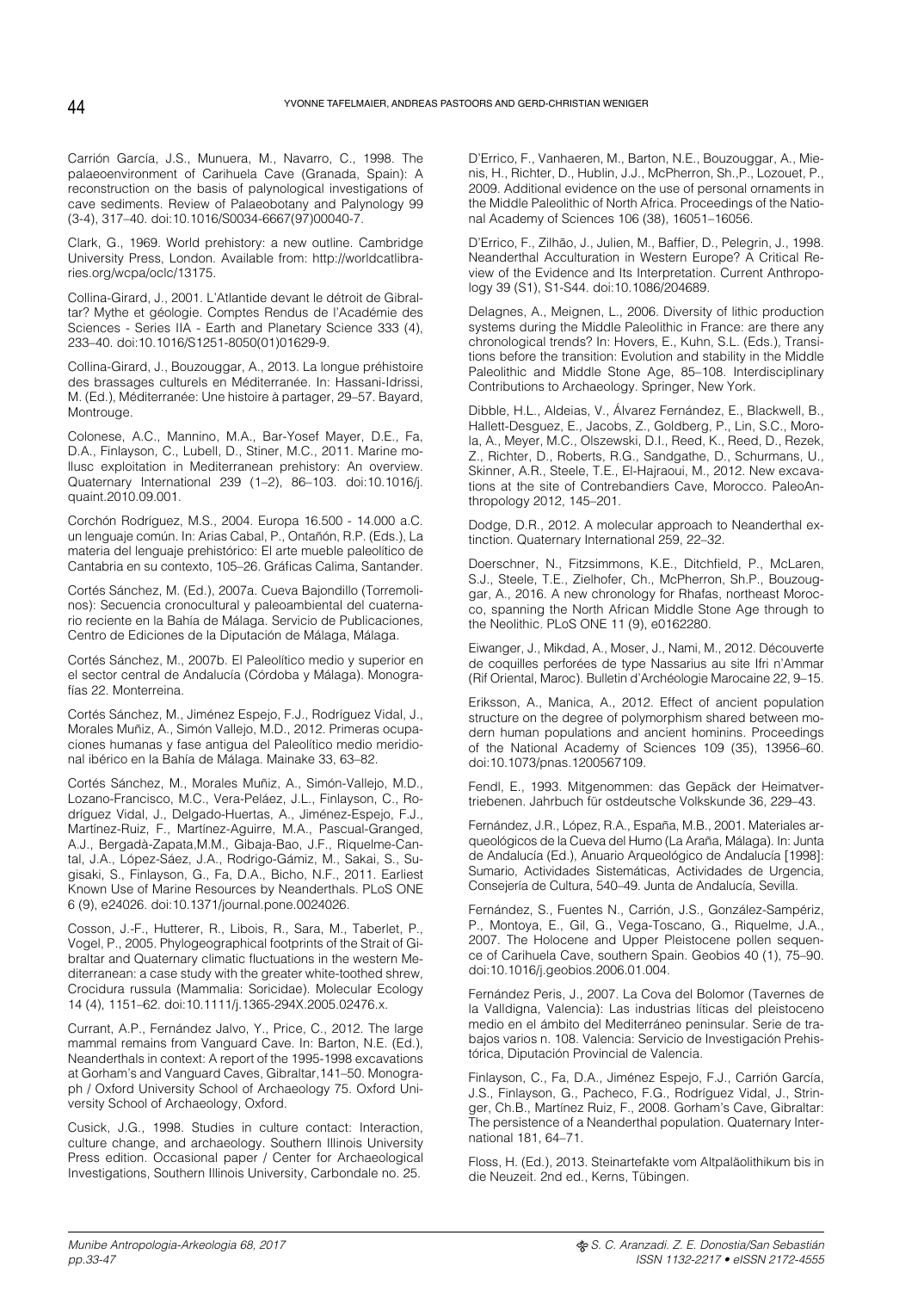Foley, R., Lahr, M.M., 1997. Mode 3 Technologies and the Evolution of Modern Humans. Cambridge Archaeological Journal 7 (01), 3. doi:10.1017/S0959774300001451.

Fontugne, M., Reyss, J.L., Hublin, J.J., Ruiz, C.B., Lara, P.M., 1995. The Mousterian site of Zafarraya (Andalucia, Spain): Dating and implications on the palaeolithic peopling processes of Western Europe. Comptes Rendus de l'Académie des Sciences - Series IIA - Earth and Planetary Science 321 (10), 931–37.

Garcea, E., 2004. Crossing deserts and avoiding seas: Aterian North African-European relations. Journal of Anthropological Research 60 (1), 27-53.

Garcia Sanchez, M., Tillier, A.M., Garralda, M.D., Vega Toscano, L.G., 1994. Les dents d'enfant des niveaux moustériens de la grotte de Carihuela (Grenade-Espagne). Paléo 6 (1), 79–88. doi:10.3406/pal.1994.1080.

Garralda, M.D., 2005. Los Neandertales en la Península Ibérica. Munibe Antropologia-Arkeologia 57, 289–314.

Garralda, M.D., Galván, B., Hernandez, C.M., Mallol, C., Gomez, J.A., Maureille, B., 2014. Neanderthals from El Salt (Alcoy, Spain) in the context of the latest Middle Palaeolithic populations from the southeast of the Iberian Peninsula. Journal of Human Evolution 75, 1–15.

Gehlen, A., 1986. Der Mensch: Seine Natur und seine Stellung in der Welt. Aula, Wiesbaden.

Hublin, J.J., Ben-Ncer, A., Bailey, S.E., Freidline, S., Neubauer, S., Skinner, M.M., Bergmann, I., Le

Cabec, A., Benazzi, S., Harvati, K., Gunz, P., 2017. New fossils from Jebel Irhoud, Morocco and the pan-African origin of Homo sapiens. Nature 546, 289-292.

Hublin, J.J., Tillier, A.M., Tixier, J., 1987. L'humérus d'enfant moustérien (Homo 4) du Djebel Irhoud (Maroc) dans son contexte archéologique. Bulletins et Mémoires de la Société d´Anthropologie de Paris 4 (2), 115–41. doi:10.3406/bmsap.1987.1625.

Lovita, R., 2011. Shape Variation in Aterian Tanged Tools and the Origins of Projectile Technology: A Morphometric Perspective on Stone Tool Function. PLoS ONE 6 (12), e29029. doi:10.1371/journal.pone.0029029.

Jennings, R.P., Finlayson, C., Fa, D.A., Finlayson, G., 2011. Southern Iberia as a refuge for the last Neanderthal populations. Journal of Biogeography 38 (10), 1873–85. doi:10.1111/ j.1365-2699.2011.02536.x.

Jennings, R.P., Giles Pacheco, F., Barton, N.E., Collcutt, S.N., Gale, R., Gleed-Owen, C.P., Gutierrez Lopez, J.M., Higham, T.F.G., Parker, A., Price, C., Rhodes, E., Santiago Pérez, A., Schwenninger, J.L., Turner, E., 2009. New dates and palaeoenvironmental evidence for the Middle to Upper Palaeolithic occupation of Higueral de Valleja Cave, southern Spain. Quaternary Science Reviews 28 (9–10), 830–39. doi:10.1016/j. quascirev.2008.11.014.

Jerardino, A., Marean, C.W., 2010. Shellfish gathering, marine paleoecology and modern human behavior: Perspectives from cave PP13B, Pinnacle Point, South Africa. Journal of Human Evolution 59 (3-4), 412–24. doi:10.1016/j.jhevol.2010.07.003.

Kehl, M., Burow, Ch., Cantalejo, P., Domínguez-Bella, S., Durán, J.J., Henselowsky, F., Klasen, N., Linstädter, J., Medianero, J., Pastoors, A., Ramos, J., Reicherter, K., Schmidt, Ch., Weniger, G.C., 2016. Site formation and chronology of the new Paleolithic site Sima de Las Palomas de Teba, southern Spain. Quaternary Research 85 (2), 313–31. doi:10.1016/j. yqres.2016.01.007.

Kuhn, S.L., Bouzouggar, A., Fernandez, Ph., 2015. Excavations at Bizmoune Cave (Essaouira): first findings on the Aterian on the south Atlantic coast of Morocco. Paleoanthropology Society 2015 Annual Meeting (April 14), 15.

La Torre Sáinz, I. de, Martínez Moreno, J., Mora Torcal, R., 2013. Change and Stasis in the Iberian Middle Paleolithic. Current Anthropology 54 (S8), S320-S336. doi:10.1086/673861.

Lalueza Fox, C., Rosas González, A., Estalrrich, A., Gigli, E., Campos, P.E., Garcia Tabernero, A., Garcia Vargas, S., Sánchez-Quinto, F., Ramírez, O., Civit, S., Bastir, M., Huguet, R., Santamaría, D., Gilbert, M.T.P., Willerslev, E., de la Rasilla, M., 2011. Genetic evidence for patrilocal mating behavior among Neandertal groups. Proceedings of the National Academy of Sciences 108 (1), 250–53. doi:10.1073/pnas.1011553108.

Lenssen-Erz, T., Linstädter, J., 2009. Towards a methodology of landscape archaeology. In: Bollig, M., Bubenzer, O. (Eds.), African landscapes: interdisciplinary approaches, 159–98, Springer, New York.

Linstädter, J., Eiwanger, J., Mikdad, A., Weniger, G.C., 2012. Human occupation of Northwest Africa: A review of Middle Palaeolithic et Epipalaeolithic sites in Morocco. Quaternary International 274, 158–74.

Marean, C.W., 2011. Coastal South Africa and the co-evolution of the modern human lineage and the coastal adaptation. In: Bicho, N.F., Haws, J.A., Davis, L.G. (Eds.), Trekking the Shore, 421–40. Springer, New York.

Marean, C.W., Bar-Matthews, M., Bernatchez, J., Fisher, E., Goldberg, P., Herries, A.I.R., Jacobs, Z., Karkanas, P., Minichillo, T., Nilssen, P.J., Thompson, E., Watts, I., Williams, H.M., 2007. Early human use of marine resources and pigment in South Africa during the Middle Pleistocene. Nature 449 (7164): 905–908. doi:10.1038/nature06204.

Maslow, A., 1943. A theory of human motivation. Psychological Review 50 (4), 370. doi:10.1037/h0054346.

Maslow, A., 1970. Motivation and personality. Harper & Row, New York.

Maslow, A., 1981. Motivation und Persönlichkeit. Rowohlt, Reinbeck.

McBreaty, S., Brooks, A.S., 2000. The revolution that wasn't: a new interpretation of the origin of modern human behavior. Journal of Human Evolution 39, 453–563.

Mellars, P., Boyle, K.V., Bar-Yosef, O., Stringer, Ch.B. (Eds.), 2007. Rethinking the human evolution. McDonald Institute for Archaeological Research, Cambridge.

Miller, D.W., 2011. Searching for a new world: The background and baggage of scots-irish immigrants. In: Hofstra, W.R. (Ed.), Ulster to America: The Scots-Irish Migration Experience, 1680- 1830, 1–23. The University of Tennessee Press.

Monchot, H., Aouraghe, H., 2009. Deciphering the taphonomic history of an Upper Paleolithic faunal assemblage from Zouhrah Cave/El Harhoura 1, Morocco. Quaternaire 20 (2), 239– 53. doi:10.4000/quaternaire.5166.

Mora Torcal, R., de La Torre Sáinz, I., Martínez Moreno, J., 2004. Middle Palaeolithic mobility and land use in the southwestern Pyrenees: The example of level 10 in La Roca dels Bous (Noguera, Catalunya, Northeast Spain). In: Conard, N.J. (Ed.), Settlement dynamics of the Middle Paleolithic and Middle Stone Age, 415–36. Kerns, Tübingen.

Nami, M., Moser, J., 2010. La Grotte d'Ifri n'Ammar: Le Paléolithique Moyen. Reichert, Wiesbaden.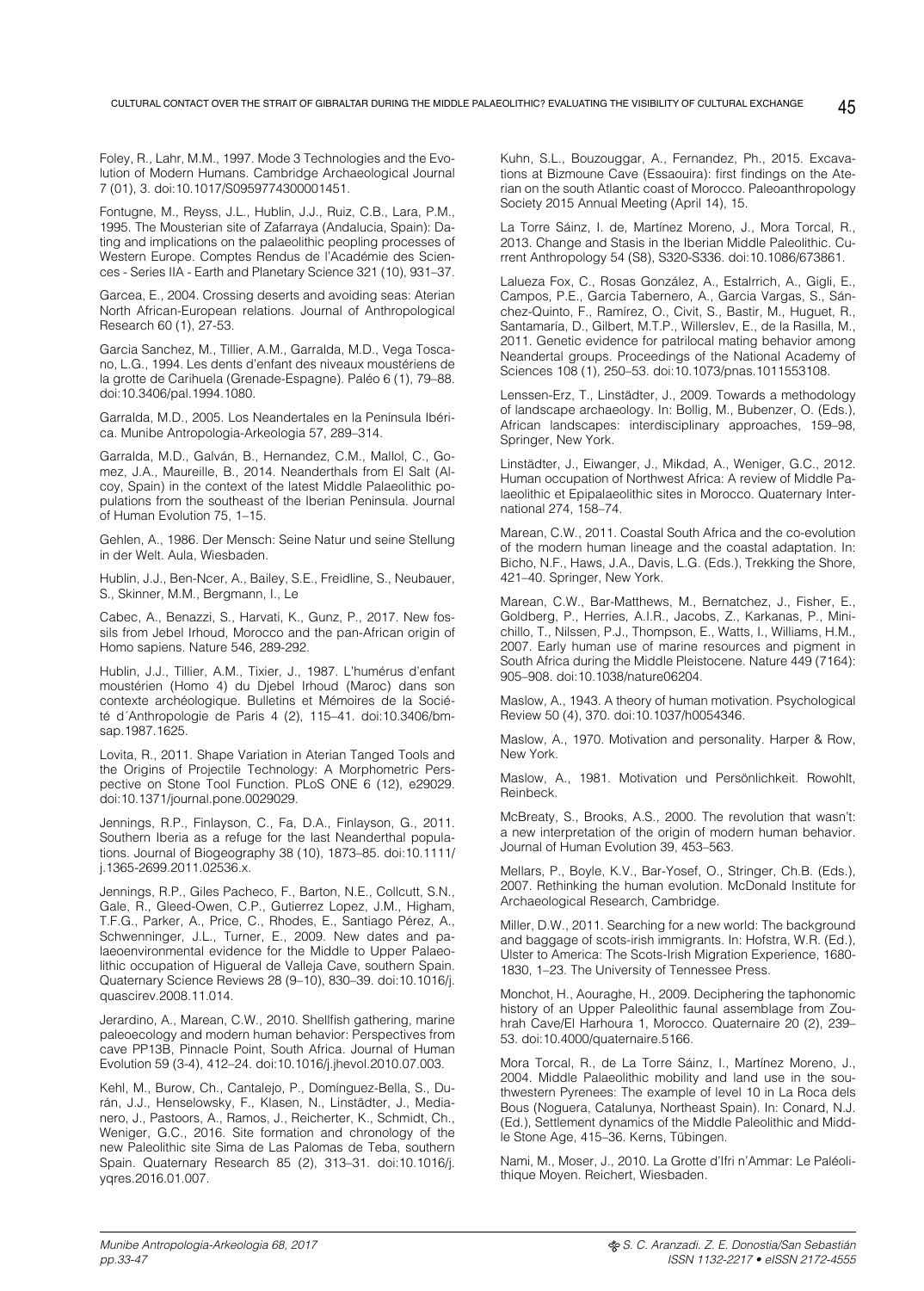Navazo, M., Colina, Á., Domínguez-Bella, S., Benito-Calvo, A., 2008. Raw stone material supply for Upper Pleistocene settlements in Sierra de Atapuerca (Burgos, Spain): Flint characterization using petrographic and geochemical techniques. Journal of Archaeological Science 35 (7), 1961–73. doi:10.1016/j. jas.2007.12.009.

Navazo, M., Diez Fernández-Lomana, C., Torres, T., Colina, Á., Ortiz, J.E., 2005. La cueva de Prado Vargas. Un yacimiento del Paleolítico Medio en el sur de la Cordillera Cantábrica. In: Montes Barquín, R., Lasheras Corruchaga, J.A. (Eds.), Neandertales Cantábricos, estado de la cuestión, edited by Ramón and José A., 151–66. Santander. Monografías 20.

Nespoulet, R., Debénath, A., El Hajraoui, M.A., Michel, P., Campmas, E., Oujaa, A., Ben-Ncer, A., Lacombe, J.P., Amani, F., Stoetzel, E., Boudad, L., 2008. Le contexte archéologique des restes humains Atériens de la région de Témara (Maroc): Apport des fouilles des grottes d'El Mnasra et d'El Harhoura 2. Actes RQM (4), 356–75.

Otte, M., 2013. L'extension africaine en Europe méridionale: Le Solutréen. Espacio Tiempo y Forma. Serie I, Prehistoria y Arqueología 1(5). doi:10.5944/etfi.5.2012.9272.

Pastoors, A., 2009. Blades? - Thanks, no interest! Neanderthals in Salzgitter-Lebenstedt. Quartär 56, 105–18.

Pastoors, A., Tafelmaier, Y., 2010. Bladelet production, core reduction strategies, and efficiency of core configuration at the Middle Palaeolithic site Balver Höhle (North Rhine Westphalia, Germany). Quartär 57, 25–41.

Patou Mathis, M., 2000. Neanderthal subsistence behaviours in Europe. International Journal of Osteoarchaeology 10 (5), 379–95.doi:10.1002/1099-1212(200009/10)10:5<379:AID-OA558>3.0.CO;2-4.

Peresani, M., Fiore, I., Gala, M., Romandini, M., Tagliacozzo, A., 2011. Late Neandertals and the intentional removal of feathers as evidenced from bird bone taphonomy at Fumane Cave 44 ky B.P., Italy. Proceedings of the National Academy of Sciences 108 (10), 3888–93. doi:10.1073/pnas.1016212108.

Ramos-Fernandéz, J., Aguilera, R., Cortés, M., Bañares, M., 2003. La Prehistoria en la franja costera de la Bahía de Málaga: El complejo kárstico de La Araña (Málaga, España). Pliocénica 3, 117–30.

Ramos-Muñoz, J., 2013. Relationships and contacts of the Pleistocene hunter-gatherer societies with Mode III technology between northern Africa and the southern Iberian Peninsula. In: Pastoors, A., Auffermann, B. (Eds.), Pleistocene foragers on the Iberian Peninsula: Their culture and environment: Festschrift in honour of Gerd-Christian Weniger for his sixtieth birthday, 35–54. Neanderthal Museum, Mettmann. Wissenschaftliche Schriften des Neanderthal Museums 7.

Ramos-Muñoz, J., Bernal-Casasola, D., Barrena-Tocino, A., Domínguez-Bella, S., Clemente-Conte, I., Vijande-Vila, E., Cantillo-Duarte, J.J., Almisas-Cruz, S., 2016. Middle Palaeolithic Mode 3 lithic technology in the rock-shelter of Benzú (North Africa) and its immediate environmental relationships. Quaternary International 413 (Part A), 21-35.

Ramos-Muñoz, J., Bernal-Casasola, D., Domínguez-Bella, S., Clemente-Conte, I., Barrena-Tocino, A., Vijande-Vila, E., Cantillo-Duarte, J.J., 2014. Die mittelpaläolithische Steingerätetechnologie des Modus 3 im Abri Benzú (Nordafrika). Quartär 61, 7–21.

Ramos-Muñoz, J., Domínguez-Bella, S., Cantillo-Duarte, J.J., Soriguer, M., Pérez, M., Hernando, J., Vijande-Vila, E., Zabala, C., Clemente-Conte, I., Bernal-Casasola, D., 2011. Marine resources exploitation by Palaeolithic hunter-fisher-gatherers and Neolithic tribal societies in the historical region of the Strait of Gibraltar. Quaternary International 239 (1–2), 104–113. doi:10.1016/j.quaint.2011.03.015.

Richter, D., Moser, J., Nami, M., Eiwanger, J. Mikdad, A., 2010. New chronometric data from Ifri n'Ammar (Morocco) and the chronostratigraphy of the Middle Palaeolithic in the Western Maghreb. Journal of Human Evolution 59(6), 672–79. doi:10.1016/j.jhevol.2010.07.024.

Richter, D., Grün, R., Joannes-Boyau, R., Steele, T.E., Amani, F., Rué, M., Fernandes, P., Raynal, J.P., Geraads, D., Ben-Ncer, A., Hublin, J.J., McPherron, Sh.P., 2017. The age of the hominin fossils from Jebel Irhoud, Morocco, and the origins of the Middle Stone Age. Nature 546, 293–296.

Ríos Garaizar, J., Eixea, A., Villaverde Bonilla, V., 2015. Ramification of lithic production and the search of small tools in Iberian Peninsula Middle Paleolithic. Quaternary International 361, 188–99.

Rodríguez Vidal, J., Caceres, L.M., Finlayson, C., Gracia, F.J., Martínez Aguirre, M.A., 2004. Neotectonics and shoreline history of the Rock of Gibraltar, southern Iberia. Quaternary Science Reviews 23 (18–19), 2017–29. doi:10.1016/j.quascirev.2004.02.008.

Rodríguez Vidal, J., D'Errico, F., Giles Pacheco, F., Blasco, R., Rosell, J., Jennings, R.P., Queffelec, A., Finlayson, G., Fa, D.A., Gutiérrez López, J.M., Carrión, J.S., Negro, J.J., Finlayson, S., Cáceres, L.M., Bernal, M.A., Fernández Jiménez, S., Finlaysone, C., 2014. A rock engraving made by Neanderthals in Gibraltar. Proceedings of the National Academy of Sciences 111 (37), 13301–13306. doi:10.1073/pnas.1411529111.

Salazar-García, D.C., Power, R.C., Serra, A.S., Villaverde Bonilla, V., Walker, M.J., Henry, A.G., 2013. Neanderthal diets in central and south eastern Mediterranean Iberia. Quaternary International 318, 3–18.

Sanchez Quinto, F., Botigue, L.R., Civit, S., Arenas, C., Avila-Arcos, M.C., Bustamante, C.D., Comas, D., Lalueza Fox, C., 2012. North African populations carry the signature of admixture with Neandertals. PLoS ONE 7 (10), e47765. doi:10.1371/ journal.pone.0047765.

Sanchis Serra, A., Fernández Peris, J., 2011. Nuevos datos sobre la presencia de lepus en el pleistoceno medio y superior del Mediterráneo Ibérico: La Cova del Bolomor (Valencia). SA-GVNTVM. Papeles del Laboratorio de Arqueología de Valencia 43, 9–20. doi:10.7203/SAGVNTVM.43.346.

Santonja Gómez, M., Pérez González, A., Panera, J., Rubio Jara, S., Méndez Quintas, E., 2016. The coexistence of Acheulean and Ancient Middle Palaeolithic techno-complexes in the Middle Pleistocene of the Iberian Peninsula. Quaternary International 411, Part B, 367–77.

Santonja Gómez, M., Villa, P., 2006. The Acheulean of Western Europe. In: Inbar, N.G., Sharon, G. (Eds.), Axe age: Acheulian tool-making from quarry to discard, 429–78. Equinox, London.

Scerri, E.M.L., 2013a. On the spatial and technological organisation of hafting modifications in the North African Middle Stone Age. Journal of Archaeological Science 40(12), 4234–48. doi:10.1016/j.jas.2013.06.011.

Scerri, E.M.L., 2013b. The Aterian and its place in the North African Middle Stone Age. Quaternary International 300, 111–130.

Scerri, E.M.L., Drake, N.A., Jennings, R., Groucutt, H.S., 2014. Earliest evidence for the structure of Homo sapiens populations in Africa. Quaternary Science Reviews 101, 207–16.

Sharon, G., 2011. Flakes Crossing the Straits? Entame Flakes and Northern Africa–Iberia Contact During the Acheulean. African Archaeological Review 28(2), 125–40. doi:10.1007/ s10437-011-9087-3.